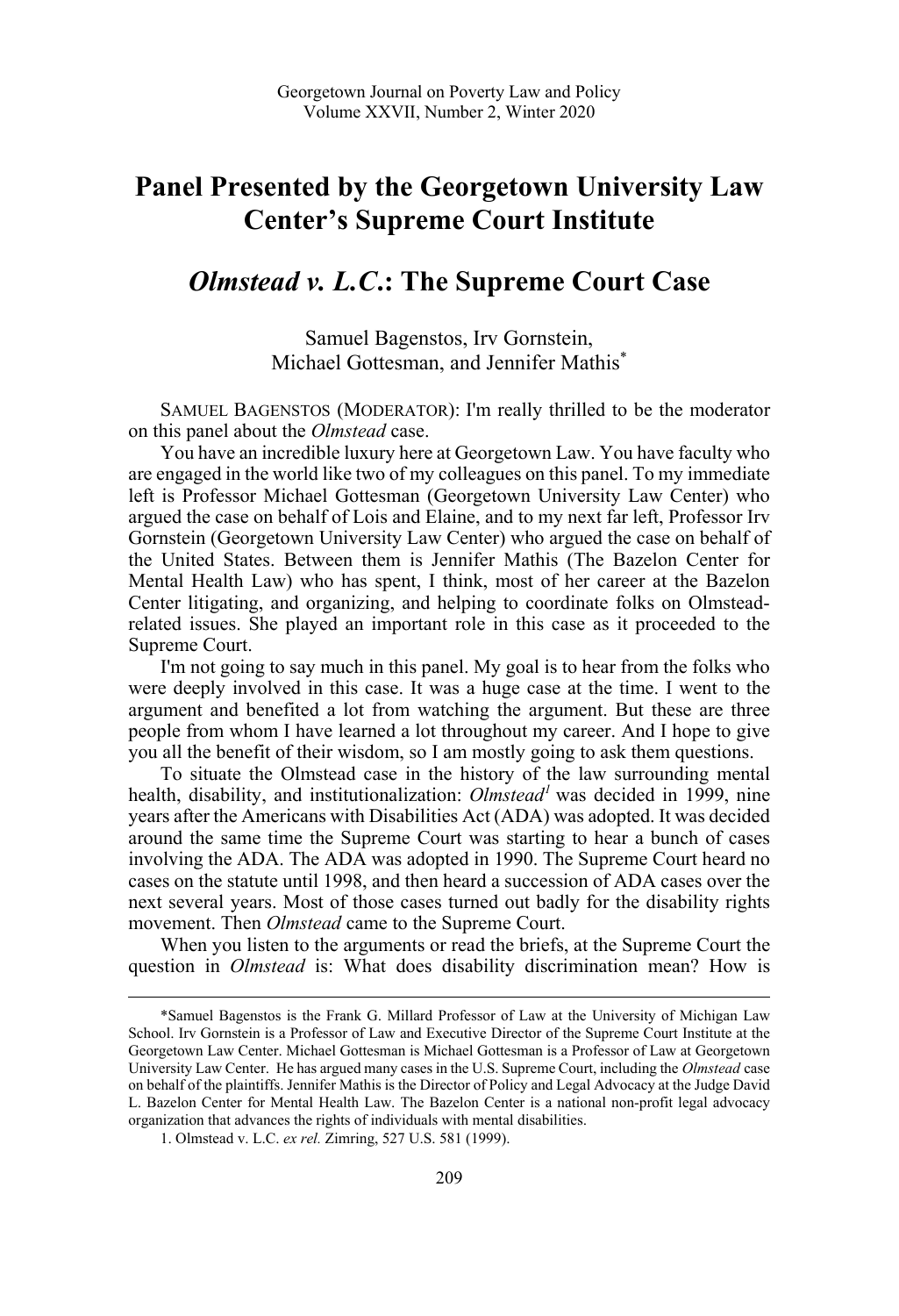institutionalization understood as discrimination? Those are the issues that really motivated the justices when they were deciding the case, if you go by the way the opinions were written and the way the questions at oral argument went.

If you think about *Olmstead* in terms of its effect on the world, though, I think the best way of thinking about it was as marking a new era of deinstitutionalization litigation. In the 60's, and most of the 70's and 80's, this area of litigation was really focused on constitutional challenges to institutionalization. These cases rested on negative rights kinds of arguments, mostly under the Due Process Clause. The argument was that if states are locking people up, they ought to do some things for the folks they are locking up. The litigators thought that if they won these cases, the courts' rulings would impose pressure on states to move people into highquality community systems. It would be too expensive to satisfy the constitutional requirements otherwise.

This was a largely successful strategy in terms of moving people out of large state-operated institutions both in the developmental disability and the mental health worlds, and it was a largely unsuccessful strategy in terms of promoting high-quality community services around the country. Of course, the fact that this litigation overlaps with the rise of property tax revolts, and then Reaganism, et cetera, had something to do with it. Also, the structure of a negative rights claim had something to do with it. If the claim is "you can't lock someone up without doing something for them," then the state can say "Ok, great. We won't lock them up, and we won't do anything for them."

So *Olmstead* in my view represents the beginning of a different kind of strategy toward institutionalization, which is to say, you have to do it in a way that is providing services in the most integrated setting. That new strategy created a bunch of levers for expanding community-based services. I hope by the end we get into some of that.

But I want to begin by talking about where the case came from. So, Jennifer, this is the issue you have focused on for most of your career. Once the ADA was adopted, how were the folks in the national disability rights community thinking about the ADA as a potential tool in the deinstitutionalization?

JENNIFER MATHIS: As you alluded to, we had a long history of people trying to get at deinstitutionalization in other ways. We had the Pennhurst case<sup>2</sup> that went up to the Supreme Court. The Pennhurst case involved the Developmental Disabilities Assistance and Bill of Rights Act,<sup>3</sup> which had language that basically said that "thou shalt serve people with intellectual and developmental disabilities in the least restrictive setting" and the Supreme Court said "Congress didn't really mean that you have to do that. That language is merely aspirational; it's precatory words."<sup>4</sup> And then there were a series of due process cases challenging the conditions of institutional confinement, some of which were aiming at ultimately getting people out of institutions, closing down institutions and getting people in the community, but they weren't addressing what the community system looks like.

 <sup>2.</sup> Pennhurst St. Sch. & Hosp. v. Halderman, 451 U.S. 1 (1981).

<sup>3. 42</sup> U.S.C. § 15001 et seq. (2000).

<sup>4.</sup> Quotations in this sentence are Mathis' paraphrasing of the laws; neither is a direct quote from the Act or a Supreme Court opinion.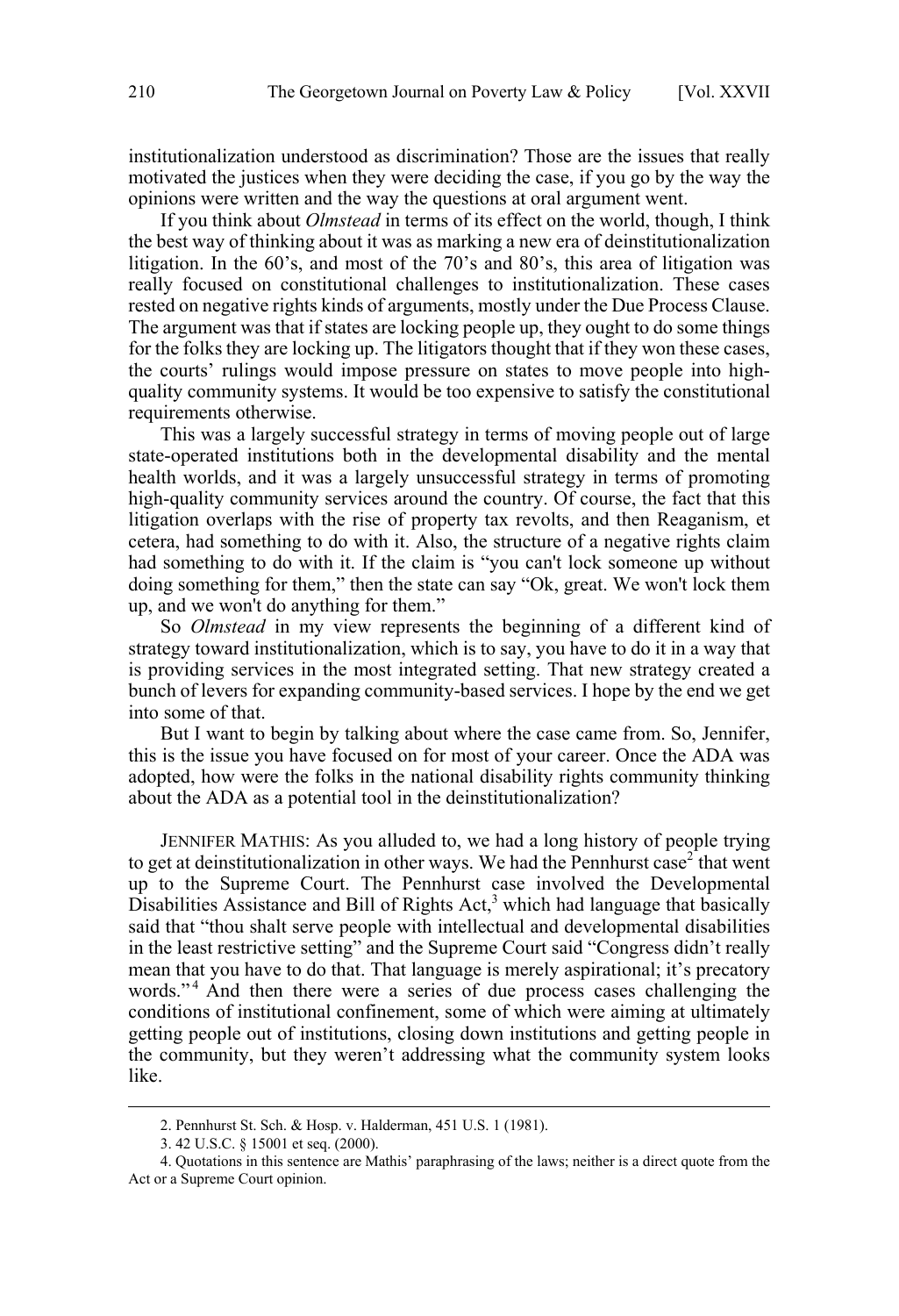With the ADA, I think people were certainly thinking about these issues from the beginning. There were some old 504 cases where people had tried to argue that Section  $504<sup>5</sup>$  had an integration mandate; in fact, including the Pennhurst case, which was brought in the 1970s. David Ferleger brought this case<sup>6</sup> with DD Act claims that also included constitutional claims and 504 claims that were based on the integration mandate. So, it was certainly something that people were thinking about. After the ADA was enacted, we started to see some litigation that was brought under both the ADA and constitutional claims. People didn't give up on bringing those constitutional claims for a long time. I think at some point, it became clear that the ADA would be a better vehicle and you saw that the constitutional claims really drop off.

In 1991, Tim Cook wrote an article<sup>7</sup> that set out a vision of the ADA's integration mandate. Tim Cook was a former Justice Department lawyer and colleague of Bob Dinerstein's, who very publicly resigned from the Justice Department. The article laid out some thinking about the integration mandate and how it might apply under the ADA.

And then you had some early cases starting with *Helen L.*, <sup>8</sup> which I think was the case that launched a thousand *Olmstead* cases. It came out of Pennsylvania. We would rarely see this today, but *Helen L.* involved several different plaintiffs who were in different types of institutions. Actually, the first plaintiff was someone in a psychiatric hospital, and then plaintiffs added who were at nursing homes who had physical disabilities, and it was brought by Steve Gold and the Pennsylvania Protection and Advocacy System. They got a good decision from the Third Circuit in 1995. And then the Supreme Court denied cert in 1995. I think seeing that case and seeing a court say for the first time that it's a form of disability discrimination under the ADA to needlessly institutionalize people with disabilities started a tide.

A bunch of other folks and organizations around the country tried to bring similar cases. One of those was Atlanta Legal Aid. Sue Jamieson, who came to Atlanta Legal Aid shortly before then, was very focused on institutional advocacy and making institutions better, but particularly getting people out of institutions rather than improving their conditions. Mostly she was trying to figure out how to get people out and they had brought some individual cases with constitutional theories.

Then Steve Caley, the legal director at Atlanta Legal Aid, said, "let's do one of these *Helen L.* cases." He found Lois Curtis and later found Elaine Wilson in one of the Georgia state psychiatric hospitals. Both Lois and Elaine had intellectual disabilities and psychiatric disabilities and Georgia State psychiatric hospitals treated both systems. So, they were actually sort of a test case, with the cleanest possible sets of facts. They were looking for folks where there was no dispute that they were ready for discharge, and their treatment teams and doctors agreed that they were appropriate for community services, meaning that the only reason they

 <sup>5. 29</sup> U.S.C. § 794 (2015).

<sup>6.</sup> Halderman v. Pennhurst State Sch. & Hosp. 446 F. Supp. 1295, 1312 (E.D. Pa. 1977), *aff'd in part and rev'd in par*t, 612 F.2d 84 (3d Cir. 1979), *rev'd*, 451 U.S. 1 (1981), *judgment reinstated on other grounds on remand*, 673 F.2d 647 (3d Cir. 1982), r*ev'd*, 465 U.S. 89 (1984).

<sup>7.</sup> Timothy M. Cook, *The Americans with Disabilities Act: The Move to Integration*, 64 TEMP. L.R. 393 (1991).

<sup>8.</sup> Helen L. v. DiDario, 46 F.3d 325 (3d Cir. 1995).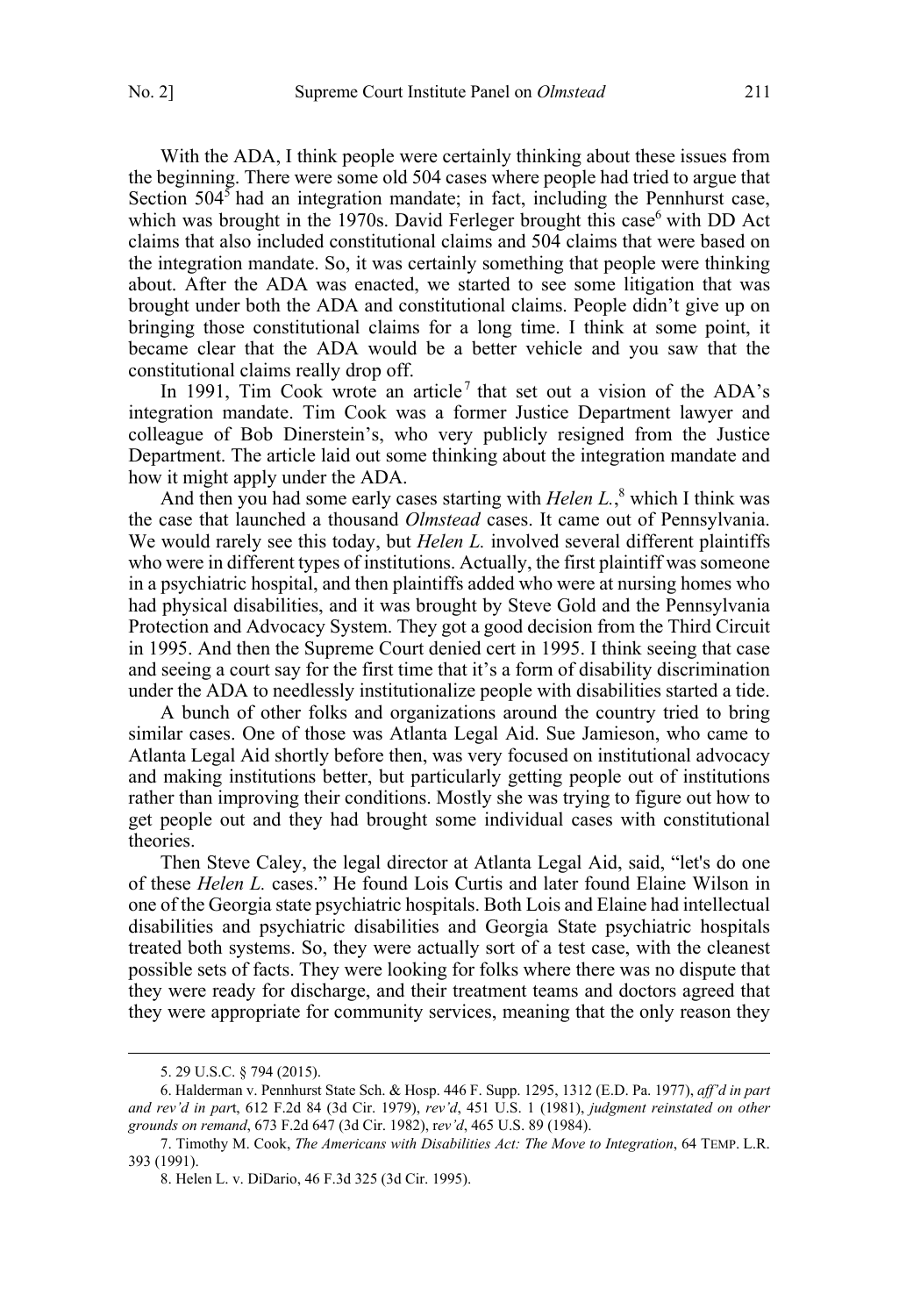were sitting in the hospital—in Lois's case for maybe two, or two and a half years past when she was deemed by the treatment team as ready to leave—was that the state didn't have enough community services. She just had to wait. Elaine's case was similar in that she was waiting over a year.

That is really how *Olmstead* got started. They brought that case and it ended up in the Eleventh Circuit. And they got a good decision there as well, similar to *Helen L.* The decision is a little different from what the Supreme Court did. The Eleventh Circuit decision has a different cost defense. It does have some cost defense in its analysis, but it doesn't look at the whole system the way *Olmstead* would and doesn't have a defense where the remedy would fundamentally alter the state service system. The Eleventh Circuit was looking at the cost, and they were looking at fundamental alteration, but the way that they analyzed it was looking at the cost to serve the person in the community versus the cost to serve the person in the institution. Period. And so, they did a different analysis than the Supreme Court.

So that is how we ended up with *Olmstead* in the Supreme Court. I think the disability rights legal community wasn't that focused on that particular case because there were few of these cases that had been decided and nobody expected this to get taken by the Supreme Court that early. The Bazelon Center was involved in the Eleventh Circuit briefing and everybody ended up getting involved as soon as the Court took cert. Cert was granted in December 1998 and I came to The Bazelon Center in January 1999, and I spent my first six months working just on *Olmstead*. That was the time of the emergence of the disability rights community's focus in a more coordinated way on this issue.

SAMUEL BAGENSTOS: When the disability community started to focus on the issue, after cert was granted, what was the goal of the disability rights community at that point? Obviously, there was this case, they had lawyers, what were all the other lawyers who did disability rights work who focused on national issues thinking was their role at this point?

JENNIFER MATHIS: Interestingly, I would say, there was as much focus on coordinating with a grassroots effort as there was for devising a legal strategy. You have to remember that this was before we had [email] list servs and communication was not as easy as it is today. I looked through my files and I found that we were sending letters and formal memos to people saying "would you talk with me about this." We had a very intensive coordination effort, which does not always happen at the Supreme Court. Lots of times you have briefs where people have not talked to others extensively before filing and they say the same or contradictory things. It was a really impressive effort involving lots of different sectors of the disability community and the legal community as well as the non-legal community including the ADAPT<sup>9</sup> folks, with Steve Gold's involvement too. We had particularly strong communication between the grassroots activist community and the legal community because Steve Gold was the institutional counsel for ADAPT (I don't mean institutional in the institution sense).

 <sup>9.</sup> ADAPT is a national grassroots organization that coordinates activists to engage in nonviolent protests related to disability rights. *See* ADAPT, [www.adapt.org](http://www.adapt.org) (last visited Feb. 21, 2020).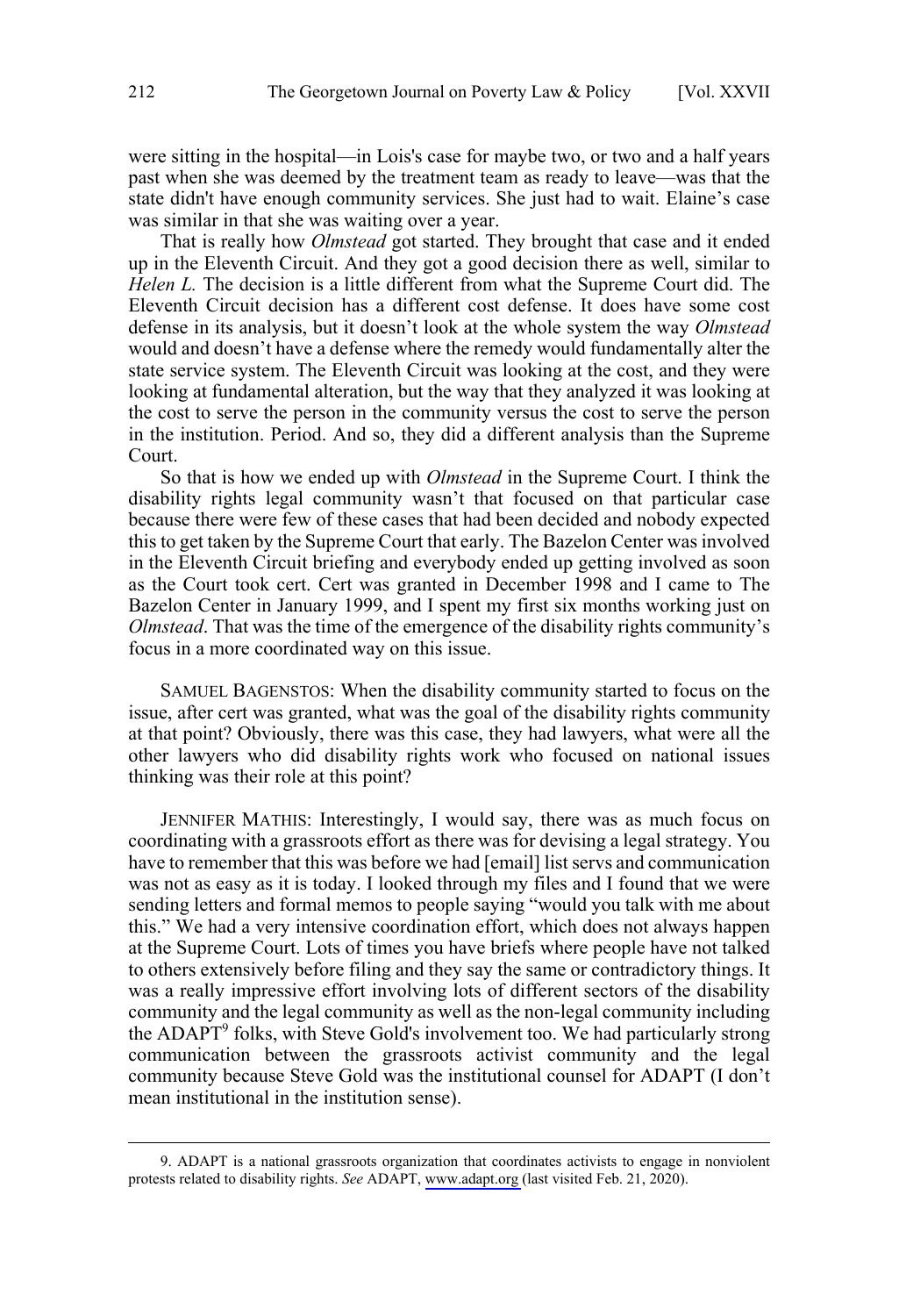But it was a really interesting addition to all of the legal briefs that were filed, because there was a significant effort—and I'm not sure it's ever been paralleled except possibly in the effort to fight the repeal of the Affordable Care Act and the destruction of Medicaid—by state-based cross-disability coalitions that were developed in every state. And they had a legal focus. You had people meeting with states' attorneys general. You had ADAPT folks chaining themselves to state capitols. And you had whole different sets of folks trying to meet with attorneys general, trying to meet with the governors to say two things: One was to withdraw from the amicus brief filed by states supporting cert. When Georgia had sought cert in the Supreme Court, there were twenty-two states that filed an amicus brief saying, "oh my God, the sky is falling, the sky is falling, we could never do this. We have very complex systems of healthcare. And it would just blow up the systems if we had to suddenly, immediately discharge everybody into the community. What would we do?"

They also argued that Medicaid was already the default system for all of these health services and Medicaid is a separate law and has different flexibilities within it. They said that is really the scheme that we need to follow: Medicaid says we can have institutions and Medicaid says we can limit community services. And so, interpreting this civil rights law in this broad way would be catastrophic, they said.

So with twenty-two states coming to the Supreme Court saying, "the sky is falling, the sky is falling," obviously people were very concerned about what impact that would have on the Court. So, part of the grassroots effort was to get states to withdraw from the Georgia brief.

I never really saw that done in another case in the same way. Ultimately fifteen of the twenty-two states sent notices saying, "We withdraw ourselves from this brief." And then there was an effort to try to get the states to remain neutral on the merits, and not join one of these briefs from the states that said the sky is falling. That was a stunning effort on a grassroots level.

For the legal briefs filed, we had former commissioners and mental health commissioners and intellectual disability service commissioners. We had Dick Thornburgh, who had been the attorney general when the ADA regulations were adopted. We had ADAPT and TASH<sup>10</sup> and NCIL (National Council on Independent Living) and we had the National Council on Disability which had been part of developing a blueprint for the ADA in the first place. And we had a variety of other groups, and it was a really well-coordinated effort. The former Commissioners were saying, "Hey, it doesn't cost what you think. It's actually cheaper to serve folks in the community than it is to serve people in institutional settings for the most part. This is where the field is going." And the advocates were saying, "Community integration is good. And here is what it means to us."

There was a mental health consumers group, as it was called then, filing a brief with individual stories, doing the story telling of how their lives had changed since they got out of being hospitalized and started living in their own homes. In some cases, they lived in group homes, but a lot of them lived in their own homes.

There were some interesting fights about the amicus strategy. For example, Steve Gold said the briefs need to talk about people in nursing homes or the Court

 <sup>10. &</sup>quot;TASH" was previously an acronym for "The Association for Persons with Severe Handicaps," but the group discontinued use of the full name and now uses only the abbreviation.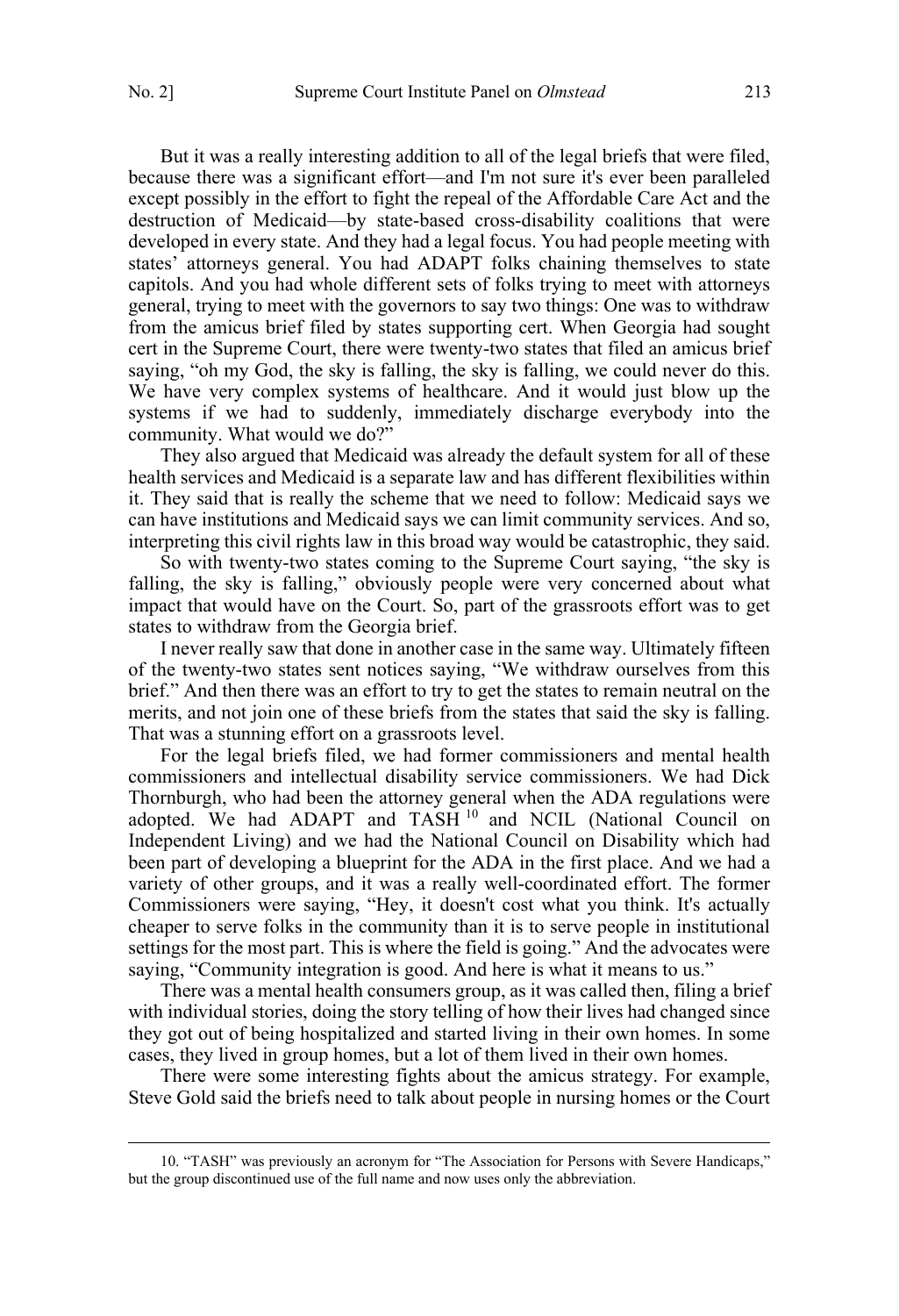will not address the folks in nursing homes who don't need to be there. Others raised concerns that this would highlight the potential breadth of the integration mandate in unhelpful ways. In the end, ADAPT filed its own brief talking about nursing homes, but did not highlight the application of the integration mandate to older people in nursing homes. At the time it was less understood that many younger people with disabilities were in nursing homes. Reading the brief, judges weren't necessarily thinking about the large number of older folks in nursing homes and the Olmstead implications of that.

I also remember getting calls from someone in the mental health community saying, "We understand there is this consumer brief." There were lots of politics in the mental health community about the term "consumer" and many people don't like it and prefer other terminology. This caller objected to the term and said if you get this brief filed that says it's on behalf of "consumers," then we are going to file 2,000 amicus briefs on behalf of 2,000 people in nursing homes, and then no one is going to read anything. So, there were a lot of interesting fights about what might be considered tangential issues, but it was really a massive coordination effort both on the level of people filing the legal briefs but also the people doing all the grassroots strategy, which truly made all the difference in the world.

SAMUEL BAGENSTOS: And you are the person who brought Mike Gottesman into the case.

JENNIFER MATHIS: The Bazelon Center was trying to identify a Supreme Court litigator. That is a strategy the disability community has employed when some ADA cases have gone up to the Supreme Court, but sometimes that is a battle because the people who have been working on a case are very attached to the case, and they have worked on it for a long time. If it gets taken by the Supreme Court they want to do the argument; it's not that often that they would get to do a Supreme Court argument. For that reason, it's often very difficult for people to agree to give that up.

But in the case of *Olmstead*, Steve Caley, the Atlanta Legal Aid Litigation Director, said, "Absolutely," and totally was on board with the idea that we needed somebody who understood the Supreme Court. We needed someone who was focused on how each justice thinks and what their history has been and what motivates them. Mike Gottesman had been my colleague Mary Giliberti's law professor; he had been my law professor; and I think at the time he had done seventeen arguments in the Supreme Court and won most or all of them. Which is a stunning record. We—Mary and I—reached out to Mike. And I think I wrote fifty memos for Mike in the next couple of months.

SAMUEL BAGENSTOS: Mike, let's turn to you. You had not been a disability lawyer before. Most of your cases had either been labor or tort cases. When you saw this case, how did you think about it? How did you think about what the issues would be in the case, and how did you approach it?

MICHAEL GOTTESMAN: You are absolutely right, I had never been involved with the mental health community, or any of the issues or the litigation that Jennifer has described. I did have some familiarity with the ADA, because Title I deals with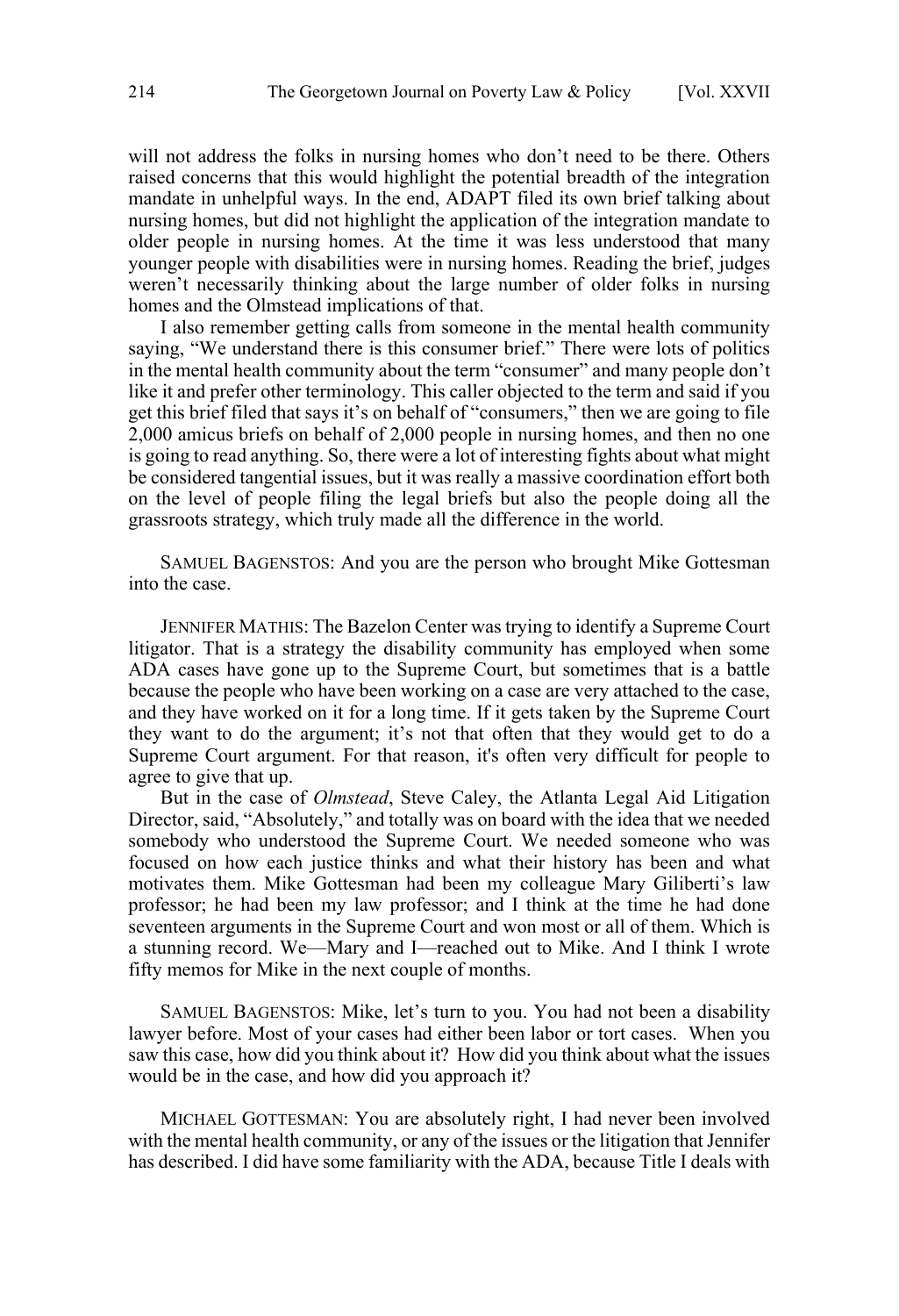discrimination in employment and I was primarily an employment lawyer, so I had filed briefs in a lot of cases involving that. But the issues that are posed in the *Olmstead* case are unlike anything that arises under Title I of the ADA. This idea that you are entitled to be in the most integrated setting just isn't a concept under Title I. Discrimination under Title I is discrimination in the ordinary, general sense and the way that three justices on the Supreme Court in *Olmstead* thought about discrimination—that is, that you are being treated differently from another person when the only difference between the two of you is that one of you is disabled.

My first thought when I got called by Jennifer to be involved in this and she told me that she and Mary had persuaded others that I should be involved, was what a reversal of roles this was: that we as professors are always trying to find jobs for our students, and here the students were finding a job for me!

And the second thing I thought was that this was an area I knew nothing about. Yes, I knew about the Supreme Court and how to argue cases there. But I didn't know the subject matter that was going to be the crux of this case. And here, as Jennifer described, not only was there a reversal of roles in getting jobs, there was also a role reversal in teaching. Jennifer taught me all about Title II and the ADA and the entire history that she has just described of litigation in this area. As I learned more and thought about this more, it seemed to me that the one and only issue that the state of Georgia was asking the Supreme Court to decide was whether it is discrimination to keep people in institutions rather than in the community. Georgia's argument was that to have discrimination, you have to have two people, two like people, who are being treated differently, only because of disability.

And there was an attenuated argument that we were able to come up with that, even under that definition, this would be a violation. But that wasn't going to be the main line of the argument. It was clear when you read this statute on its face and when you read the legislative history of it that Congress had very much in mind that keeping people unnecessarily in institutions and depriving them of getting their treatment in the most integrated setting, we will declare that itself is discrimination. Never mind what we normally think about discrimination, never mind the normal meaning of those words—this is a statute that is saying that is discrimination. So that was the centerpiece of our argument. And if you asked what my expectations were, I thought it was likely we would get five justices who would embrace that view.

In the actual drafting of the brief, there were a number of points to be made. Number one: On the face of the statute, Congress made several findings. First, the finding that there is segregation that is unnecessary, that institutionalization of people who don't need to be institutionalized is unacceptable.

And then another thing was in the statute. The Rehabilitation Act was passed before the ADA was enacted. Congress directed the Justice Department to develop regulations under Title II of the ADA and in doing so, to incorporate the regulations that had been adopted under the Rehabilitation Act. And one of those regulations was the integration regulation saying that you can't keep people unnecessarily segregated when they could be served in the community. So the nature of our brief was largely to look at the face of the statute.

Even more importantly, Congress directed the Justice Department to adopt this regulation. It's not like the Justice Department on its own was thinking, "Would this be a good idea? Is this what the statute means?" Congress *told them* to adopt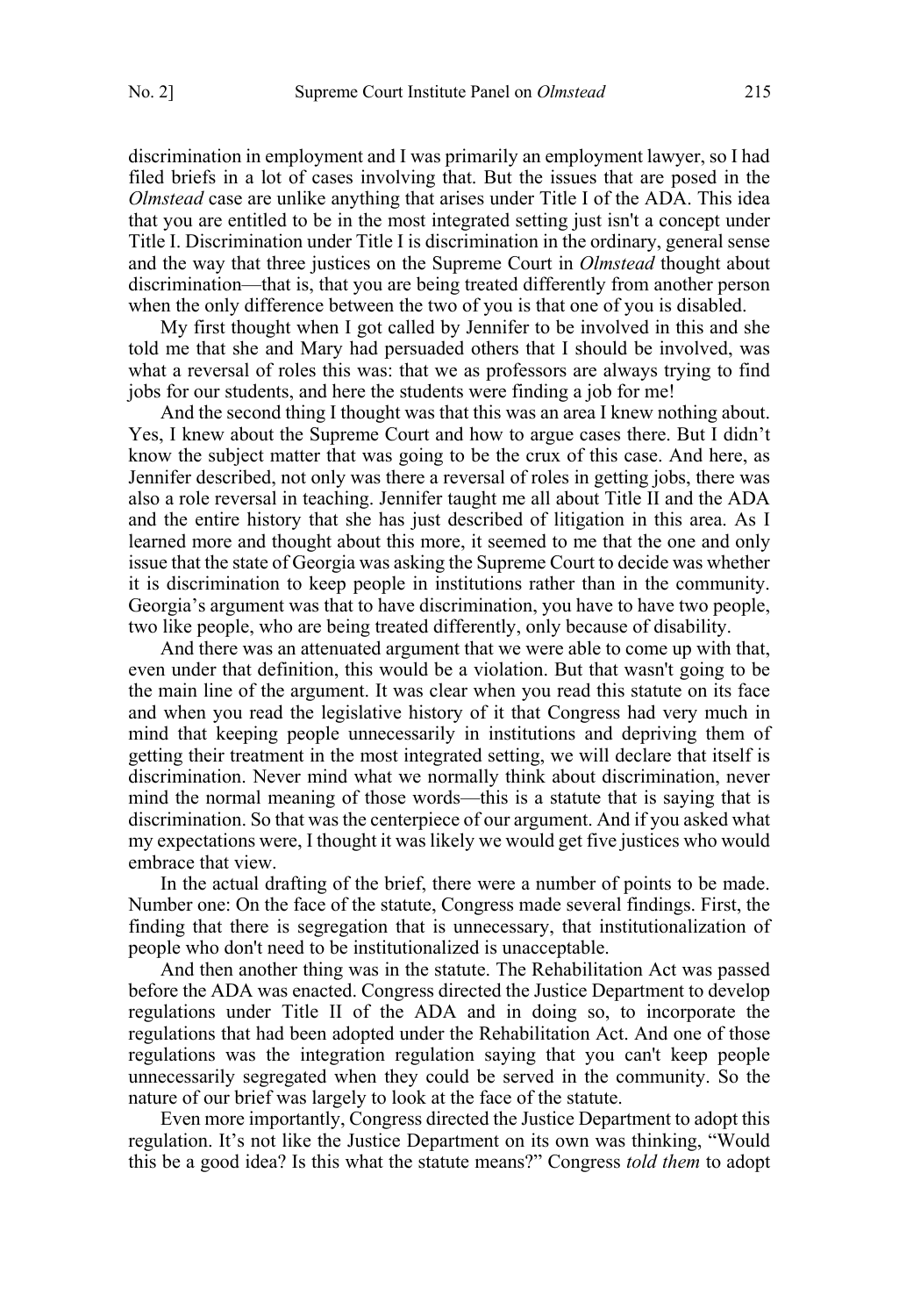this regulation. That's why I felt pretty confident that we could establish that this was discrimination within the meaning of the ADA.

I was struck by the fact that, when I read over the briefs in anticipation of being here today, my argument and Irv Gornstein's brief for the government were essentially identical on this issue, and we had not consulted with each other. The analysis was quite clear as to why this should have been discrimination under the ADA, so that wasn't what the concern was. I think the concern we all recognized was, will the Supreme Court be concerned about the burdens that this will put on the state? Are the states up to it? What will this mean? The statute and the regulations that the Justice Department promulgated did include a defense for states. The accommodations had to be reasonable. But more importantly, they said that nothing that would require a "fundamental alteration" of the state services would be required. So that seemed to us to be a very big issue.

But that was not the issue that Georgia had asked the Supreme Court to decide. When you file a cert petition, you have questions presented. The only question they presented was: Was it discrimination? They didn't present an issue about what the remedy should be or what would be a fundamental alteration. Nonetheless, we knew that even though the Court wasn't being asked to address that issue, they were probably going to want to know what the answer to that issue was before they would be prepared to pull the plug and say "yes, [this is discrimination]." They weren't going to want to unleash this fury without any idea what the impact on the states would be.

Inevitably we had to brief the question, "Under what circumstances will the state have a defense that says this is too much, we can't do it"? The literature at that point was absolutely clear that it's cheaper to serve people, when they're up to it, in group settings in the community than it is to keep them in institutions. But there was one problem. That assumed that you did not have to factor in the cost of the state maintaining the institutions. The institutions were already there, employees were already there. Assuming they were not going to close the institutions because some people needed to be served in them, this was going to be an add-on cost. So, there was that problem and the problem of whether the states might respond with dumping into the community all the people who really needed institutional care. If they had to move some of them to the community, why keep others? Our principal argument on that, and here the Justice Department took a slightly different tack, was that the solution was to close those institutions that you don't need. The number of vacant spaces in the Georgia institutions at that time should be such that they could have just closed down some of the institutions and moved the people who needed to be there into the other institutions. But that of course might not necessarily be true in every state, and the Supreme Court was making a decision that would apply nationwide. So, that was a real problem to address and I think the government spent more of their time on that so maybe they were the ones to address that.

SAMUEL BAGENSTOS: I have been assigned to do the segue to Irv Gornstein now. Irv, you were working in the Solicitor General's (SG) office when *Olmstead* came before the Court. Of course, you had been an appellate lawyer in the DOJ Civil Rights Division for a number of years before that. And you had some experience with civil rights laws and with the ADA. So how were you thinking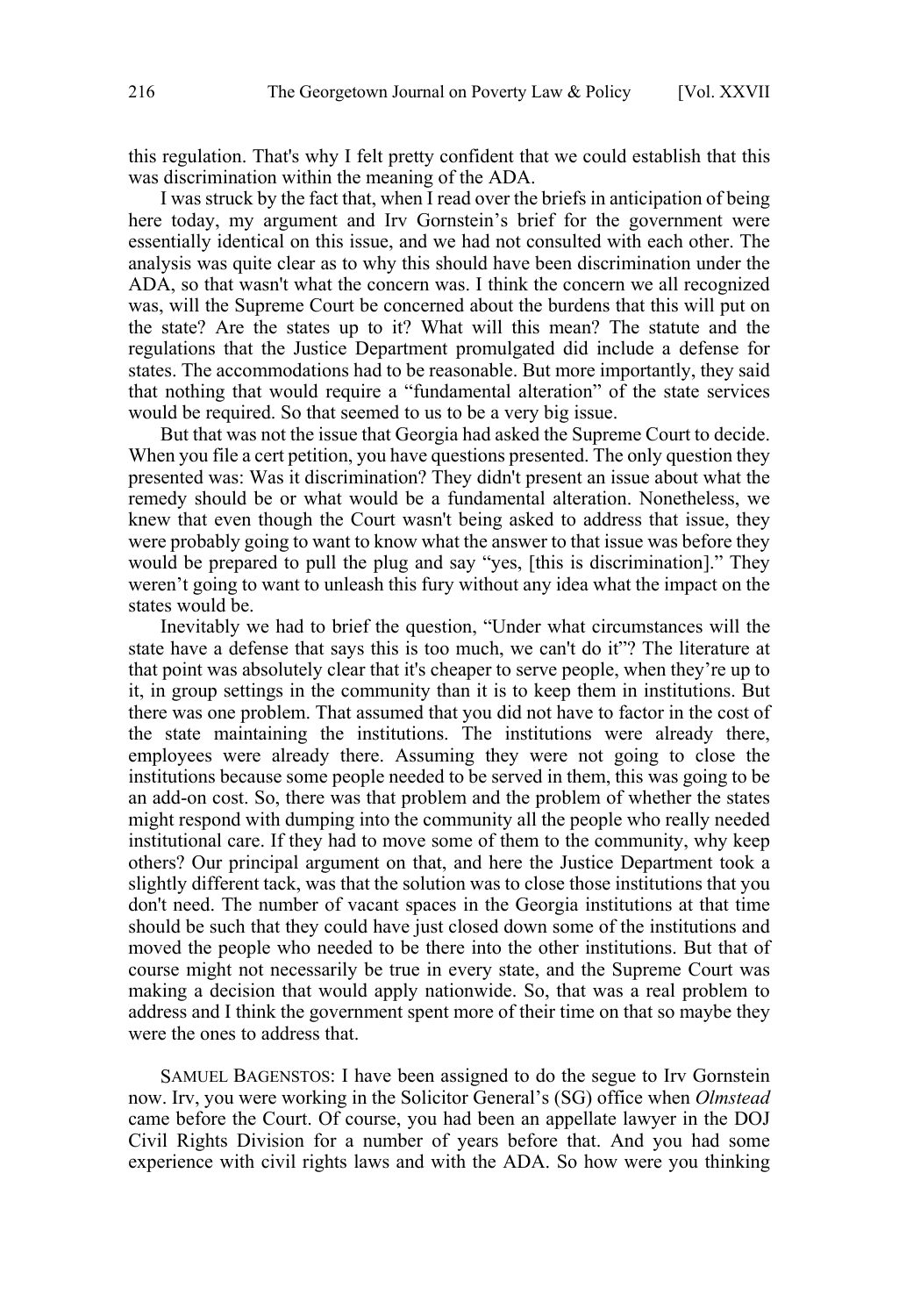about this case, and was it different from the way that Mike and Jennifer were thinking?

IRV GORNSTEIN: The first thing I thought about the case was that we had regulations on point so I knew we would be defending the regulations. That is sort of a starting point. The second thing is that I knew I would be hearing from not just the Civil Rights Division, but also the Department of Health and Human Services (HHS). That is typical in the Solicitor General's office: You hear from everybody who has an interest, and so, as far as possible, you try to accommodate the interests of all parts of the government. Insofar as not, then the Solicitor General (SG) has to make a call and you, as the Assistant, make a recommendation and the SG makes the call if there is that kind of debate. So, the first thing you try to do is hear from everybody and see if you can get agreement or consensus around something. And so the Civil Rights Division had one perspective and HHS had a slightly different one, because the HHS has Medicaid and so had quite a lot of involvement in it, and so part of the task is to try to see how to get everybody to come together on something that everybody can live with, even if they don't one hundred percent embrace it.

And for me, my perspective after that was just how do I count to five? Unlike Mike, I was not confident that we would get five justices; I was looking at two justices only at the time, Justice O'Connor and Justice Breyer.

It's a different Court today than it was then. Now, people are used to talking about the Chief Justice [Roberts] being like the median justice. For a long time, Justice Kennedy was the median justice. But at that time, the median justice was Justice O'Connor. And so, I thought that if I didn't get Justice O'Connor, then we were losing the case. I also worried about Justice Breyer because he is a very practical man. Mike talked about the discrimination issue. I didn't worry about the discrimination issue because I didn't think my two target justices were going to care about that much, as long as I gave them some kind of plausible story about why it was discrimination, I thought that would be fine if you could satisfy them about everything else. And we had more than a plausible story. Although I have to tell you, every time before we did arguments in the Supreme Court, we would do two moot courts and I did not get a single moot court justice to agree with me that there was discrimination. So if you were not versed in the ADA and you did not buy into the view that hey, Congress just decided to have a completely different definition of discrimination here than in every other civil rights statute, then it was a very tough uphill sled to convince you that there actually was discrimination. But as I said, I never had any actual concern about that. We had a strong argument that there was discrimination. But more than that, I knew that if I could satisfy Justice O'Connor and Justice Breyer on things they would care about, then they would be fine with the reading of the discrimination language.

To me, the big problems as I thought about the case were these: When one walked around downtown D.C. at the time, one would see people who I thought the justices would think belonged in institutions, not in community settings. One might say: "I don't want to see more of that." So, one big concern that I had was that they would fear that the consequence of ruling in favor of the integration regulation would be that there would be a lot of people on the streets who seemed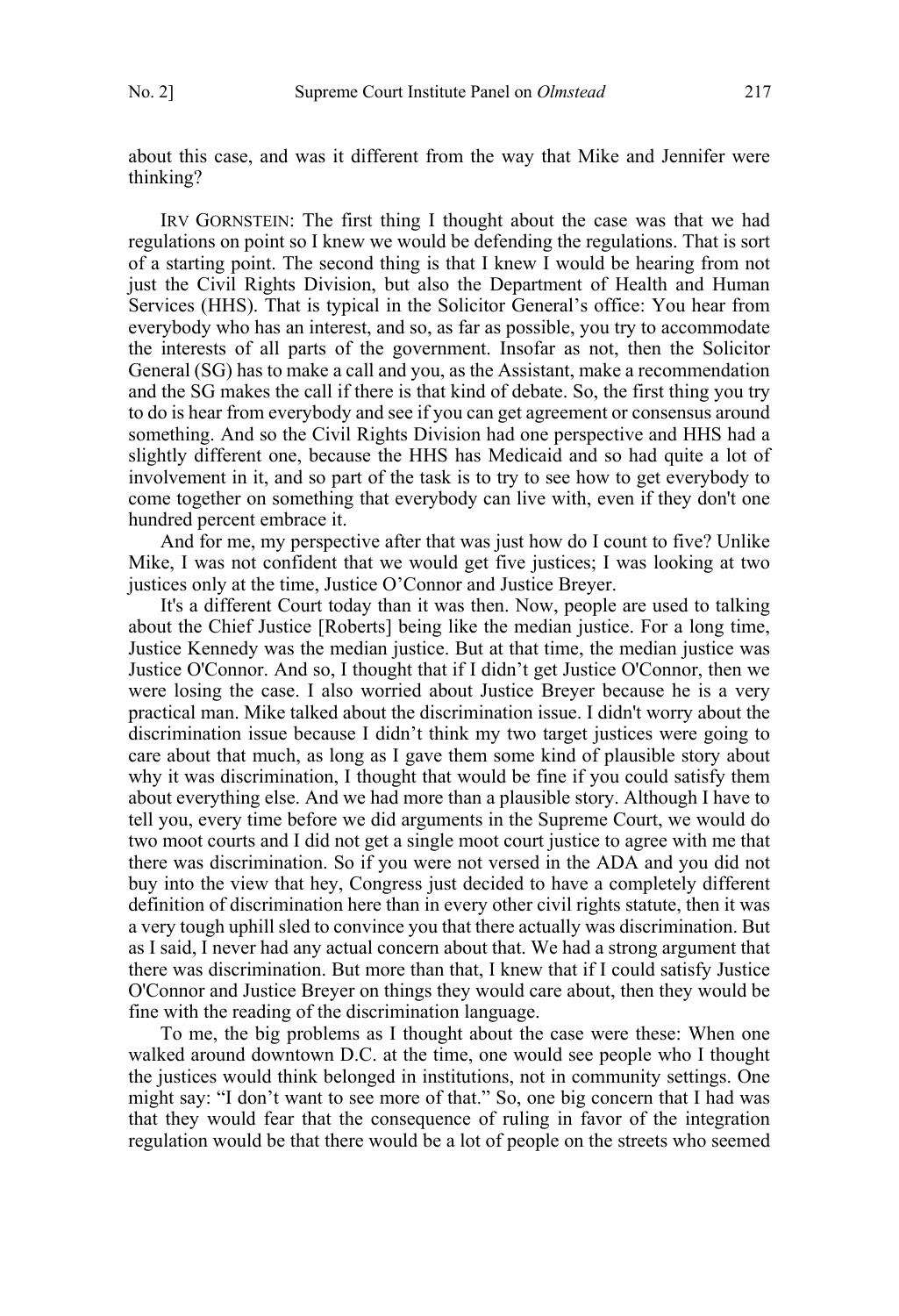like they should not be on the streets. The second big concern I had was the one that Mike discussed: How was this going to shake out for the states?

There were two things that we specifically did in the brief in an effort to deal with those two problems. Justice O'Connor has a lot of concern about flexibility for states and she also had concerns about disabled people getting the best treatment possible. I knew she would want to address both of those concerns, so I wanted to be able to serve up something that would allow her to do that, as well as satisfy the concern I anticipated Justice Breyer would have about people being out who shouldn't be out.

So we had two issues: one was to what degree of deference should be given to the state, to the person in the state who is recommending whether someone should be in or out [of an institution.] I thought that unless there was some degree of deference to that judgment, we would have trouble bringing Justice O'Connor around. You could have debated that issue either way, but there was a 504 case called Arline<sup>11</sup> in which there was some measure of deference given. So, I thought, "well that's number one what I want to do."

The second thing that was a big issue was managing costs. As Mike said, if you close down institutions or leave only one open and fill everybody in there, then it would be cheaper in the long run. But in the short run, at least in some places, HHS had advised us that there would be increased cost and could even be substantial increased cost. So I knew the Court was going to hear that and I knew we would need an answer for Justice O'Connor on that.

I can't remember who came up with the idea first, me, HHS or the Civil Rights Division, or whether we came up with it together, but there was this idea of a plan that did not require everybody to be moved at once, but allowed the state to say, "We have a plan for moving people who are found to be able to appropriately benefit from community treatment and here is our plan and it's a reasonable plan and making us switch from that would either be a fundamental alteration or it would be an unreasonable modification of state policy." That was the idea we surfaced in the brief to help states manage their cost.

We thought that in the long run, that the costs are manageable and there will be no justification for not moving almost everybody, eventually, into the community. But we wanted to give the states a way to deal with the short-term upticks in costs and other administrative concerns. There were some additional practical concerns. For example, there were people in the institutions who were employed, who would have to be fired eventually, and there definitely was going to be a lot of resistance to that. So we thought as a practical matter it would be good, and not damaging in the long run, if we proposed that states have a plan that provides for prompt but still manageable movement of people who belong in the community into the community, while still allowing people who needed institutional treatment to remain.

I gather there is a sense today that nobody needs to be in an institution, but at that time there was still somewhat of a consensus that some people needed institutional treatment, and would be allowed to remain in an institution.

That was pretty much the brief. As I say, nobody in the SG's office thought we would win. They all thought we would lose. And I thought we were going to

 <sup>11.</sup> *See* Sch. Bd. of Nassau Cty. v. Arline, 480 U.S. 273 (1987).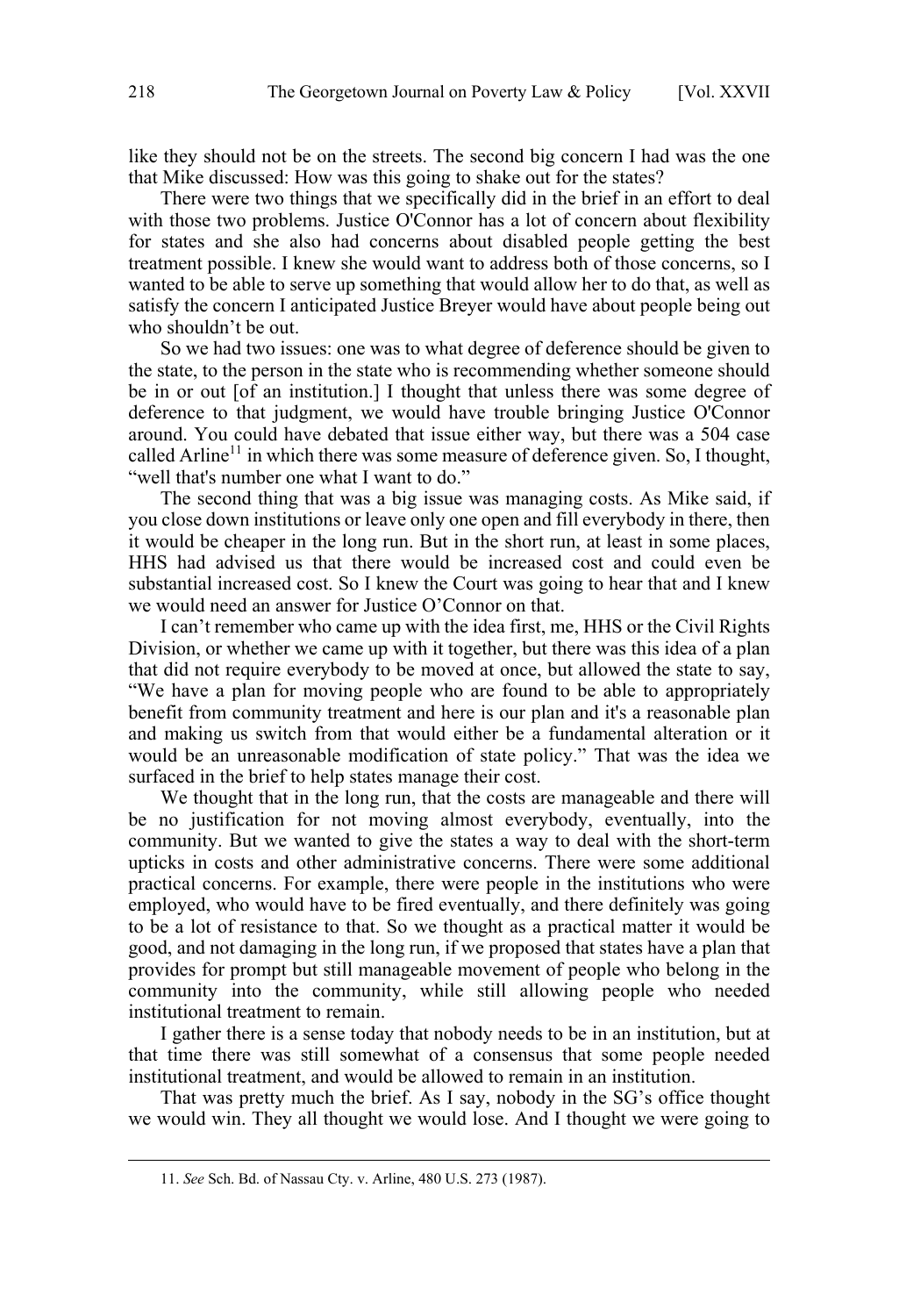get, at most, five justices. It turned out we had five and a half because if you read Justice Kennedy's opinion he was halfway there.

SAMUEL BAGENSTOS: It's very interesting—and I think this says something about the culture of the SG's office—that the culture of the SG's office is very taken by formalist arguments. But you were making a very non-formalist argument. You are telling a story about what discrimination means but the story wasn't that discrimination means comparing two people, treating similar people differently. For fundamental alteration you said you were going to make up this defense that if they had a plan and if they were moving people at a reasonable pace that's good enough, even though that appears nowhere in the statute. And the deference to the treatment professionals is in a completely different provision of the statute that has nothing to do with this case. But you are sort of pulling stuff from everywhere. This is what lawyering is. To any of the students in the audience, don't let anyone tell you that lawyering is just what Justice Scalia said lawyering is. You have to appeal to multiple kinds of justices and sometimes you pull stuff from a bunch of different places and you get to the median justice and get the results. So, in light of that, and obviously foreshadowing that Irv was a better predictor than his colleagues in the SG's office about this: Was there anything that surprised either of you, Mike or Irv, about the argument or the decision?

MICHAEL GOTTESMAN: Not big surprises. But there were a couple of things. There was one place where we each divided. We each got the same question: suppose the state had no group houses and the only thing they had were institutions, does this require them to have group homes for those who did not need to be in the institution? Not surprisingly, as I was representing the disability community, I said, "Yes it does. The statute says you have to be served in the least restrictive way. The regulation said the state doesn't have to make fundamental alterations, but building a group home is not what they meant as a fundamental alteration. Now, the question was hypothetical because at this point there was no state that didn't have at least some group homes. It's not as if the question actually involved any state. But hypothetically we would say that a state can't just say, "Sorry we will stick with institutions."

The same question was asked of Irv and he said on behalf of the government, "We think it would be a fundamental alteration to require a state to initiate group homes when they never had one before." And since, of course, he had invented this whole planet as it has been described, they wanted to know what his view about that was as well. Now they did not address that in the opinion.

The one other thing about the opinion that surprised me a bit is that the Court embraced the government's idea that states have to have a plan to claim a fundamental alteration defense. One of the things we had argued is "Look at the reason why Georgia is dragging its feet on moving people. These are reasons totally unrelated to cost. Instead they are related to wanting to preserve jobs in the institution." It was a bit hard for me to make this argument as a union lawyer, but I remembered who my client was. But, the administrators said there was some evidence that the person who was head of one of the Georgia institutions said, "My job is to make sure all the beds are full." That showed that there were a lot of motivations unrelated to what you would regard as legitimate concerns. In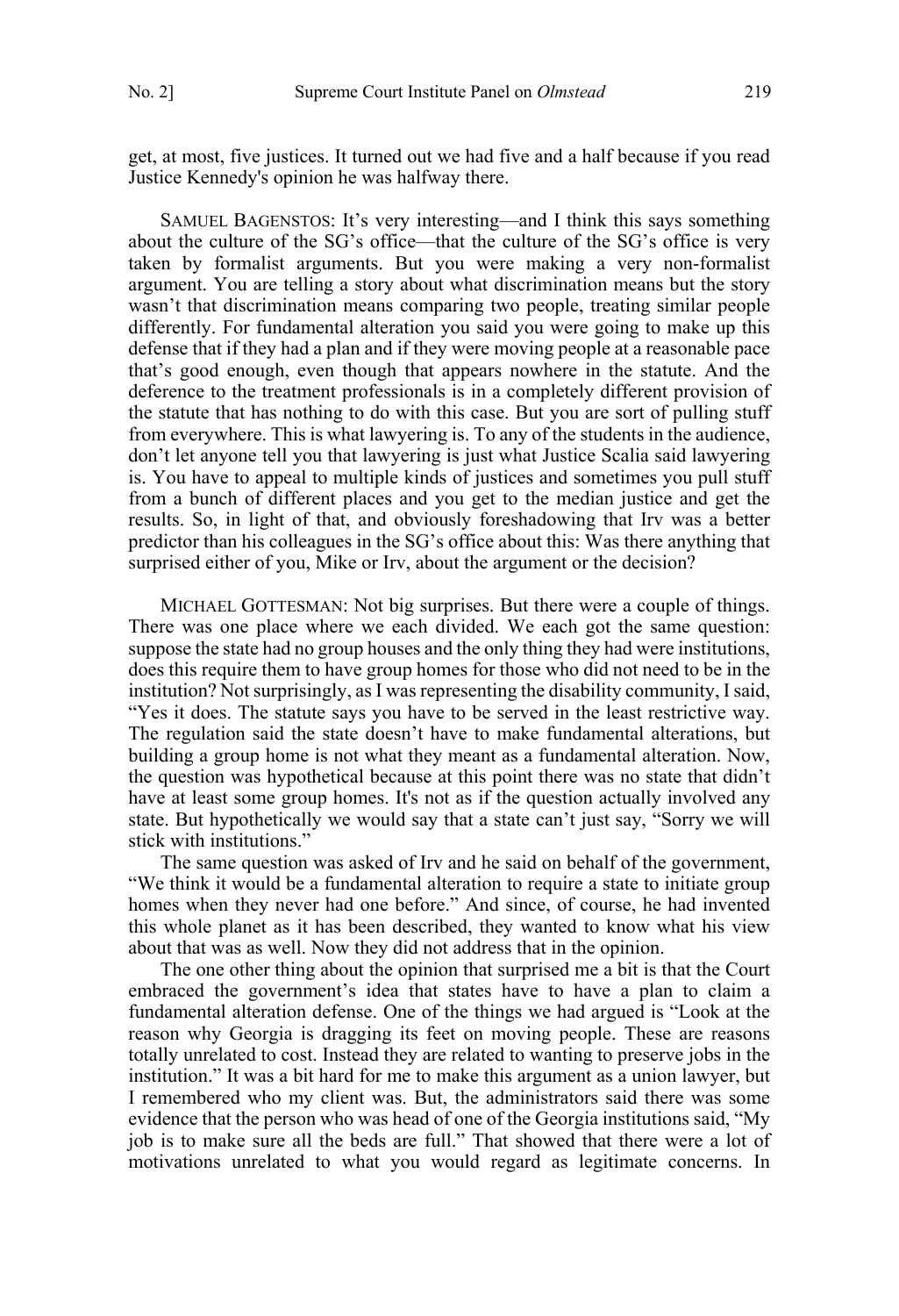adopting the government's proposed formula, the opinion did build that in, but states are not allowed to consider institutional concerns unrelated to the treatment of the patient in formulating your plan. So, we were very pleased with that.

IRV GORNSTEIN: As far as the argument went, I thought the questions that came seemed like predictable questions to me. I knew the right side of the Court was going to be on this discrimination business. But the thing was, they focused on that while Mike was on. And by the time I got up, I can't even remember, maybe they did ask me about it. But I always felt we had a very strong response, if you were not stuck in the world of how you usually think about discrimination because as Mike said, we were armed with the findings that basically said that segregation in the form of institutionalization is discrimination. And so, the statute can say black is white and it is white. It can certainly say that something like segregation which has a lineage in discrimination law and in racial segregation is discrimination. It is true discrimination usually involves dissimilar treatment of persons who are similarly situated, but the way we structured the brief, as Mike said, we had provided a backup argument.

The main argument was that this is just how Congress defined discrimination: segregation in the form of unnecessary institutionalization is discrimination. But underneath that, I had an argument about why Congress considered this as discrimination. That included or embraced a kind of dissimilar treatment argument which was, that (a) nondisabled people could get medical services in the community whereas disabled people could not; and (b) if you think about all the other services that states had a duty to provide equally to disabled and nondisabled people, like parks and libraries or anything else like that; the effect of institutionalization was to deprive these disabled persons of access to those public services and not deprive nondisabled persons.

So, we did have that. Not as the main argument but just as one or two of the reasons that Congress thought about this as discrimination. We also had the idea that segregation stigmatizes and that is a form of discrimination that has been recognized. Segregation stigmatizes disabled persons as not being able to live in the community or not fit to live in the community, and you are not doing that to nondisabled persons. So, in each case underneath the idea that Congress had just identified unnecessary institutionalization as discrimination, I felt very good about all of those arguments. So, I was not at all worried. I figured that—because I had been through two moot courts—I was not going to persuade anybody who was not already persuaded by it. But I knew we were on firm ground. So, I did not feel weak. I don't remember, I may have gotten one of those questions. But not much. One of the questions I did get was the community placement question: whether a state that did not offer community place had to establish a community placement program.

As to that, the Justice Department had already taken a position before I ever got into this case. The DOJ's position was that it would be a fundamental alteration to require the state to offer community services if they had not before. So when I was doing the brief, I thought we had two choices. First, we could back off of what we had said before, which is never going to win you any friends, but, if you have to, then you do it. My thinking was that everybody already had community services, so it was low-cost to say "yes, it's a fundamental alteration, but in the real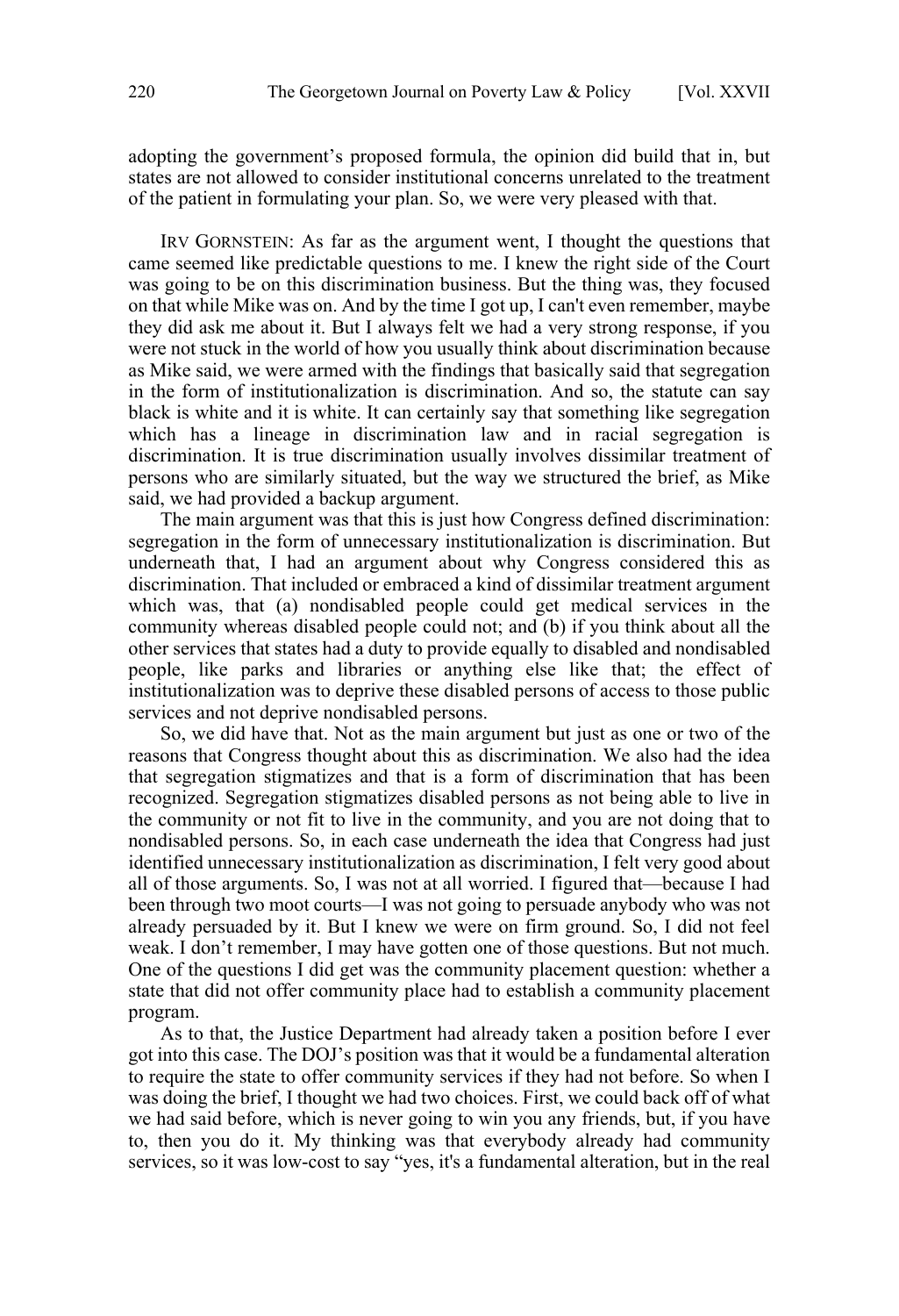world that is not going to matter at all because everybody already has community services." So that seemed like a cost-free concession to me and because we had already taken that position, I didn't want to undo it. Because that costs you credibility when you back away from a position the government has been taking.

And the other main question I anticipated I would get, because I got it over and over again at the moot courts, was "What if somebody needs one-on-one treatment? Does the state have to provide that to everybody?" In the moot courts I went back and forth on how to answer that particular question. I ended up deciding and basically planning to say that this was not a fundamental alteration question, it's a question about whether it's unreasonably costly, which we had actually separated out from fundamental alteration. Unreasonable cost would have made it an unreasonable change in policy. That's not actually how the Court ended up thinking about it, but that's how we were thinking about it at the time. And so I said that is just a question about whether it's unreasonable cost. I told them that there was a statute that wasn't in this part of the ADA but a different part of the ADA that talked about when costs are unreasonable.

MIKE GOTTESMAN: It's in Title III.

IRV GORNSTEIN: I said to them to take a look at Title III, this would tell you the kind of factors to consider in deciding whether the costs are unreasonable. I was not going to give them an answer because I was not aware of all the facts on the ground, but that would have been the inquiry and they were fine with that. I actually thought the argument had gone reasonably well. I mean, Justice Breyer was all over Mike with the dumping problem.

MICHAEL GOTTESMAN: Yes. And Justice O'Connor on what are the burdens on the state.

IRV GORNSTEIN: The other thing I remember, of course, is that right side justices want to tell you there is no room in the statute to do anything reasonable— "Where is it in the statute that you can take the professional judgment of the state into account? That is not in the statute." Of course, their goal is not to say they should not defer to it, the goal is to say there should not have been this obligation at all. And I did get asked that question too and I gave my *Arline* answer and that seemed to be fine. I was only looking at Breyer and O'Connor, and it seemed to be fine with them. I knew it would not satisfy the rest of the right side of Court.

MICHAEL GOTTESMAN: There was no hope going in of getting the votes of Justices Scalia, Thomas, or Rehnquist—that was a nonstarter. We anticipated getting questions from them on this issue of discrimination because they wanted to end the case there. They were not asking, as a practical matter, about how burdensome this would be to the state. They were just all over this issue of whether it's discrimination to keep people in an institution. One other thing we had done to appeal to the left or middle of the Court was to ask why these people were in institutions to begin with. The answer was that it was the result of a long history of real discrimination, wanting to get these people out of the community, hide them in institutions. Georgia of course was all wrapped up with the eugenics movement,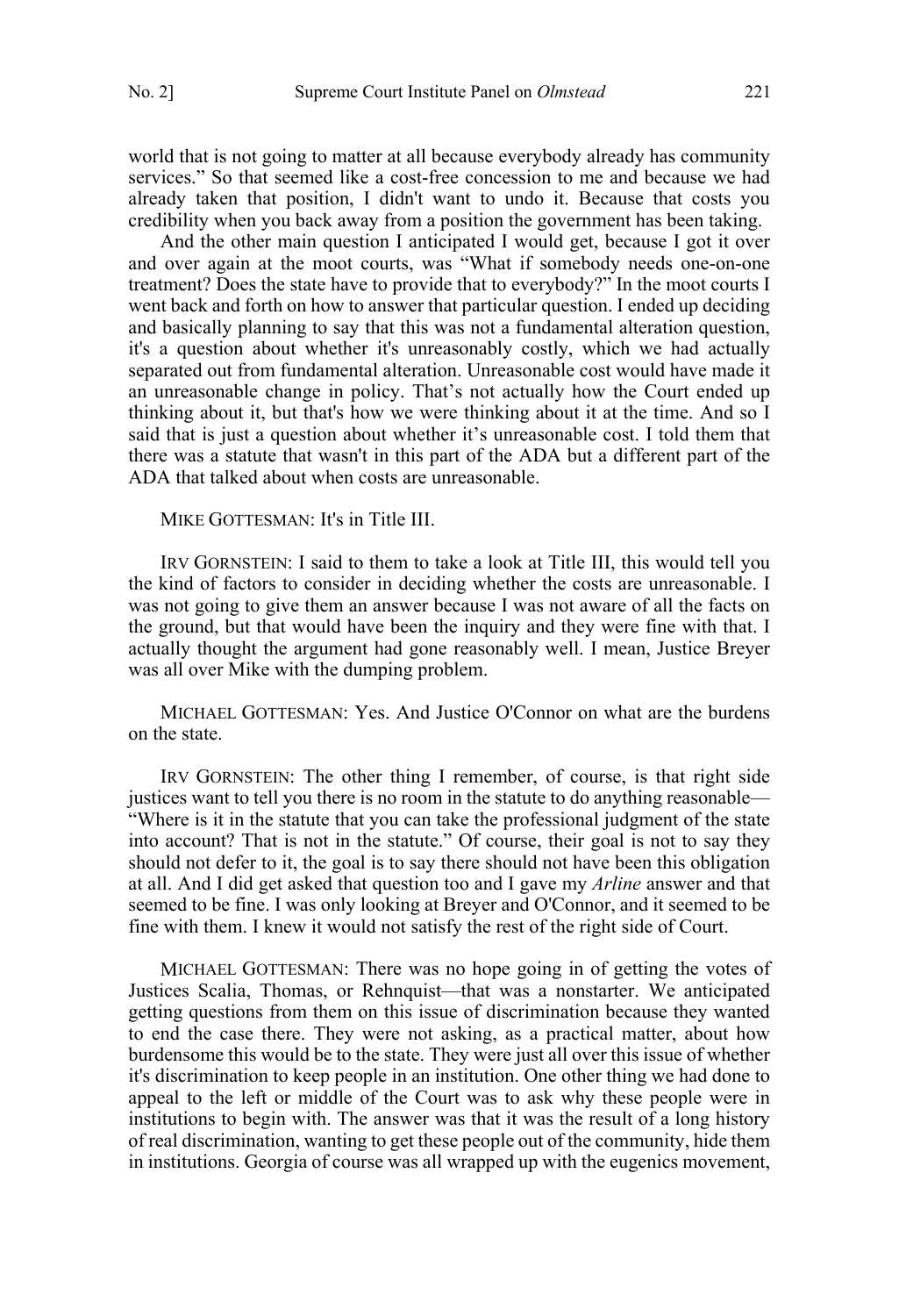and indeed still had laws about this in the 1970s. That really is at its root of the discrimination that created this problem in the first place. Why didn't they think of community homes in the first place? Because they wanted to get these people out of the community. And we suggested that that may, in addition to the concerns of the unions and the people, be something some people in the state would still be thinking about. And obviously there is no room for that under the ADA. So that was why it was very helpful that the majority opinion said that you cannot take account of any of these other considerations in formulating your plan. The only thing you are supposed to be thinking about is how can we feasibly and at an appropriately rapid pace move people from institutions to the community?

One of the problems we had specific to this case—and the Court dealt with it in its opinion—was, assuming the state has a limited number of openings at the moment in community based settings, why should it be the people that bring the lawsuit who get those slots? Or should people who have been there even longer than them and have been certified by the professional staff as appropriate for movement be the ones to get those slots? Why should it be only the people who brought a lawsuit? Should the state have some type of waiting list of priority? The Court dealt with this in its opinion. It said that the plan was supposed to address this too. The plan for the state is supposed to have a waiting list and move people off of it so that whoever brings a lawsuit doesn't affect who gets into the community first.

JENNIFER MATHIS: I would just point out that this "fundamental alteration" defense was injected into the integration mandate because of the creative lawyering on the part of folks in Pennsylvania who had litigated *Helen L*. The integration regulation doesn't say anything about fundamental alteration or cost. The thinking was if we just go to the court to say the integration regulation means that you have to serve people in the most integrated setting, always, period, end of the story, then there is no way we were ever going to win and there needed to be some kind of limiting principle, some kind of way of cabining the obligation. So, the fundamental alteration regulation was read into the complaint in the first place. And I think the other plaintiffs followed suit. And sometimes people have said to me: Why is fundamental alteration in there anyway? It doesn't belong, it's not part of the integration regulation. Query whether we would be where we are if the strategy was not to incorporate some kind of defense.

IRV GORNSTEIN: I had that problem at the outset when I read the regulation . . . I thought there was this regulation which talks about reasonable modifications and no fundamental alterations. And then later comes the integration regulation, that doesn't say, "subject to this other regulation there's an integration duty." Instead, it just describes an integration duty and I always felt like this was an analytical problem. I never thought this was going to be a practical problem because I was just going to tell them this is how we interpreted it. And I can't remember if *Auer v. Robbins*<sup>12</sup> had been decided yet.

SAMUEL BAGENSTOS: About two years before.

 <sup>12. 519</sup> U.S. 452 (1997).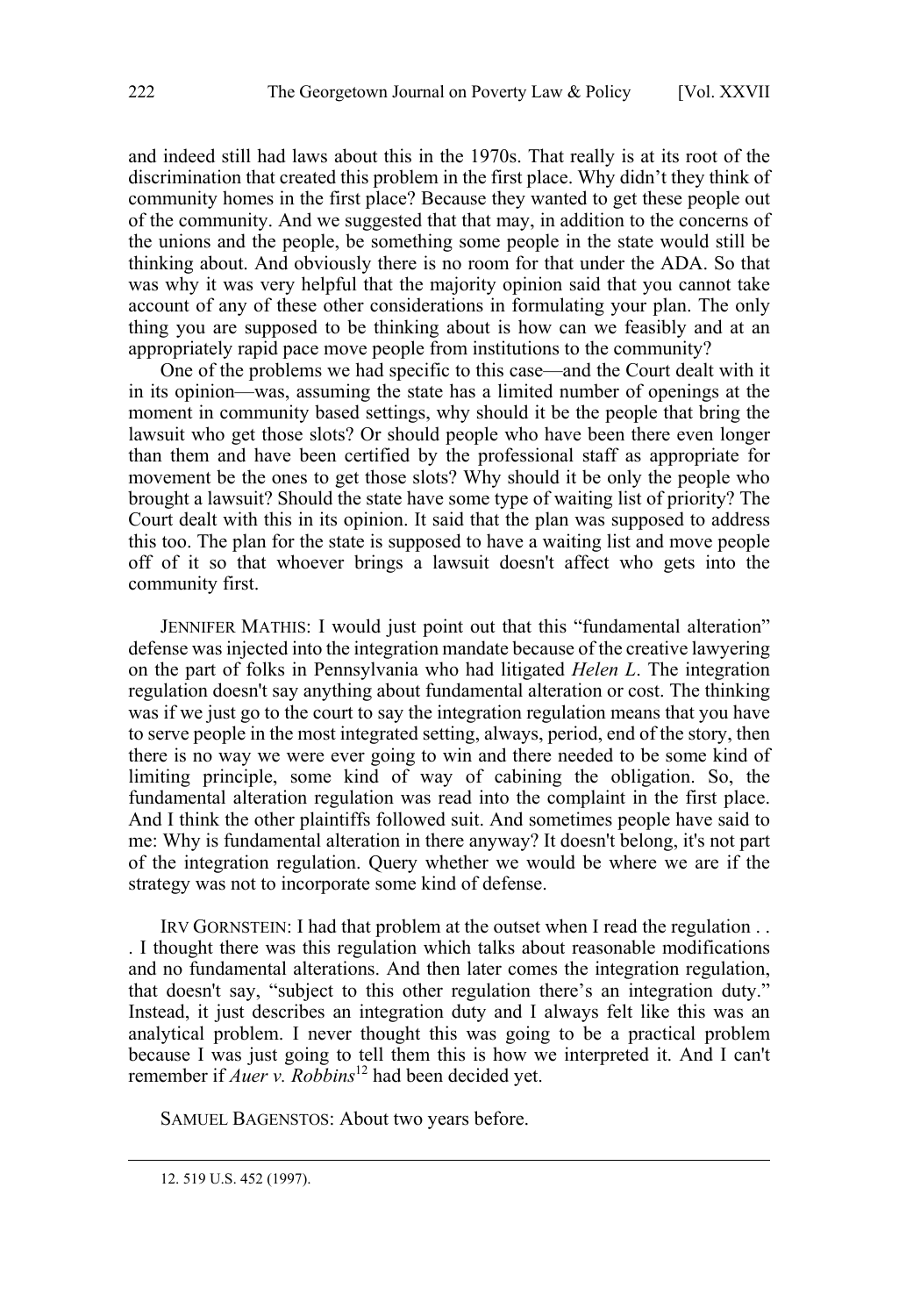IRV GORNSTEIN: The bigger problem, which I haven't mentioned at all, and it was a part of my argument, was the question of whether we would get *Chevron* deference, which is another modern issue. Back then, the problem was that Justice Scalia didn't think we were entitled to *Chevron* deference because he had said so in the last ADA case and Justice Kennedy wrote an opinion in that other case that was ambiguous on whether there was *Chevron* deference. And the problem is that, in Justice Scalia's view, for those of you who are not familiar with *Chevron* deference, it's the agency who is responsible for administrating an act. The agency's interpretation of the statute is entitled to respect as long as it is reasonable, and as long as the statute was ambiguous. I knew this was going to be an uphill struggle on *Chevron*. I wanted to argue the case, at least in the argument, solely on the statute and just forget about *Chevron* deference. That was my plan in argument, but of course right at the beginning of my argument Justice Scalia wanted to get into an argument about whether there was *Chevron* deference. Of course, I had to defend our position that there was. And the reason he didn't think there was is that just because you get authority to write regulations doesn't mean you get *Chevron* deference. You actually have to have adjudicative authority. And the Department of Justice did not have any authority to adjudicate violations. So probably the first five minutes of my ten minutes was spent thinking, "I really don't want to talk about this, but if you make me talk about it I will." And just as I was ready to move on—I told them my view, that some earlier case had settled it in our favor—Justice Kennedy, who had written the decision, said, "Wait a minute, now, I wrote that decision and I don't think that's what I said."

SAMUEL BAGENSTOS: But that's exactly what Justice Kennedy said! It was *Bragdon v. Abbott*. <sup>13</sup> He said: "Because the justice department has regulatory authority, it is entitled to deference. See *Chevron*." But then the next year they totally forgot it.

MICHAEL GOTTESMAN: My view on this was that the Justice Department did not have deference. Instead, they had to adopt the Rehab regulation<sup>14</sup> which already said this thing. So, we didn't get into it in our brief at all. And they didn't ask me questions because it was much more entertaining to ask the government these questions. But our view was that thinking about deference, this is not the typical kind of case. You rarely see a case that Congress on the face of the statute says you shall adopt these regulations. So, you know, the regulation they adopted is the one that the Congress told them to. It is as if Congress incorporated the regulation into this statute.

 <sup>13. 519</sup> U.S. 624 (1998).

<sup>14.</sup> The ADA directed the government to adopt regulations consistent with certain existing regulations implementing Section 504 of the Rehabilitation Act, including a regulation requiring covered entities to "administer programs and activities in the most integrated setting appropriate to the needs of qualified handicapped persons." 28 C.F.R. § 41.51(d). This legislative direction to use the "most integrated setting" regulations promulgated under the Rehabilitation Act informed the *Olmstead* court's analysis of the integration mandate. *See* Olmstead v. L.C. *ex rel.* Zimring, 527 U.S. 581, 591–92 (1999).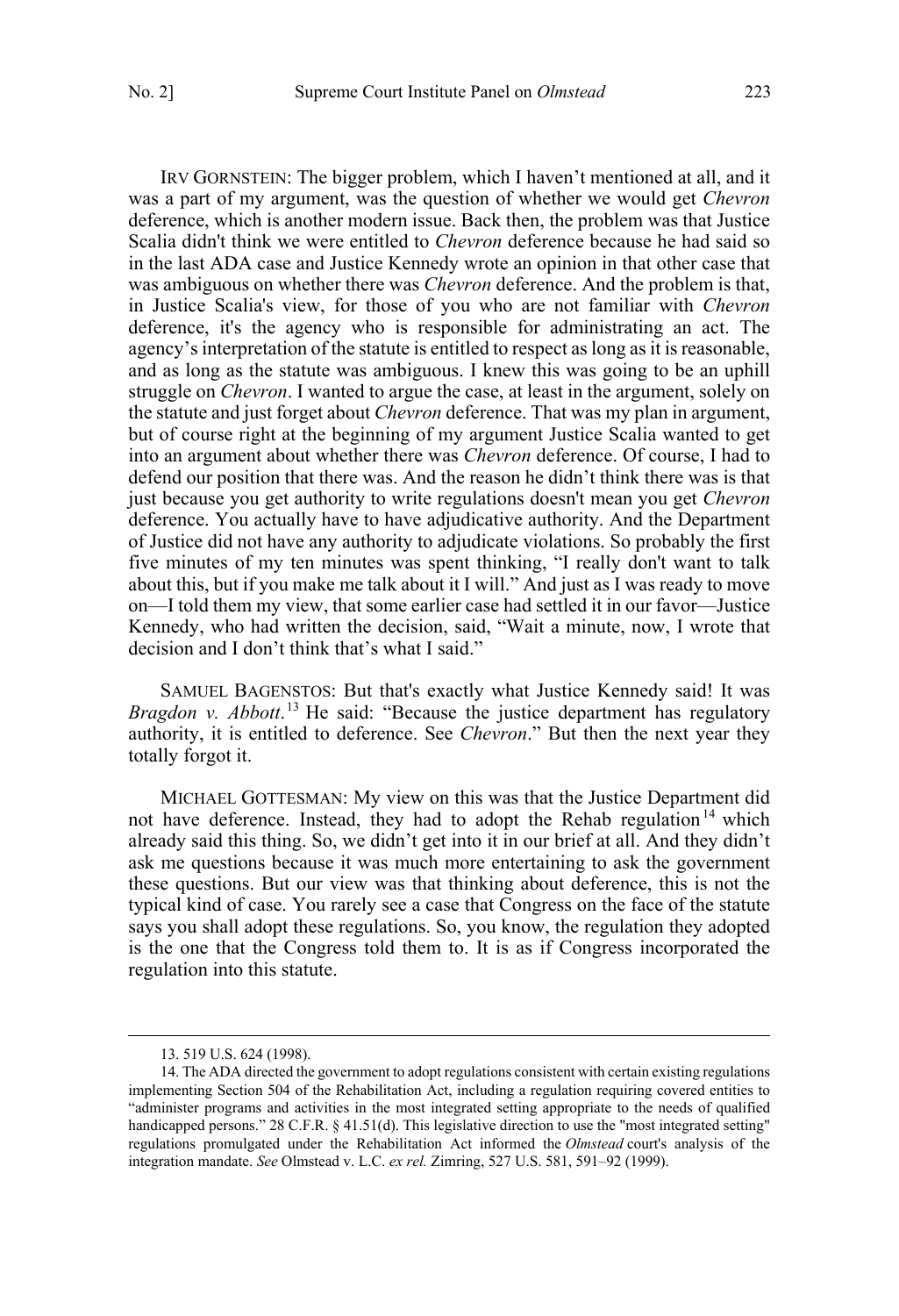SAMUEL BAGENSTOS: Let me turn back to you, Jennifer. When the decision came out, it basically followed the lines that people have been talking about just now. Justice Ginsburg wrote the decision for the Court, which said people whose treating professionals find they can handle and benefit from community-based services, but are not getting them, then they have at least a presumptive right to be served in the community subject to this fundamental alteration defense. And the state establishes a "plan defense" if it has a plan to move people at a reasonable pace into community-based settings and the pace is not controlled by its desire to keep institutions fully populated.

Kennedy concurs only in the judgment and says, in a part joined by Breyer, "We have to be really concerned about not de-institutionalizing too fast because people will die," essentially. Thomas dissented.

Jennifer, when you read that opinion, as someone in the disability community who had sort of brought all of these people in and had been thinking about this case as the test of this new theory, what did you think?

JENNIFER MATHIS: I thought this could really play out so many different ways. This "fundamental alteration defense" as they have articulated it, could potentially swallow up the *Olmstead* case.<sup>15</sup> It was very unclear what they were going to do with this. And I remember that, in the early days after *Olmstead* when we were going around speaking about what the decision meant, I had a conversation with Ira Burnim, our legal director, about what I was going to say and as soon as I said, "Well, you know there are all these questions and it's sort of unclear how this plan defense will play out and what that means." He said: "Do not say that! We do not want that to be out there. We have to control the narrative about what this means. It's very important that people be careful on pieces of paper and what they say about how we interpret this, how we think it will be interpreted."

After that, I would say I was pretty careful to make sure that all those expressions of uncertainty didn't get out there. What we did do, since we didn't know what this plan defense would mean, was have a big convening shortly after the decision came down. I think you, Mike, were there. We all ended up agreeing we would give it one year to see what would happen. Nobody wanted to file a case right away, and get a decision saying "Well, they have a plan" or "They are working on a plan and you lose because they are working on a plan."

And so, we decided to give it one year and if by the time a year goes by and they have a plan, then we will see what it looks like and assess the viability of claims. If they don't have a plan after *a year*, then we thought we were going to be on pretty good footing with any "plan" defense. We waited for what felt like a long time, with everyone focused on plans and with what these plans were going to look like.

The plans turned out to be nothing spectacular. They tended to be pieces of paper that were very generic and recitations of all the good work states have already done in this general direction. But they were not concrete about when or what they would do in the future and how they would move people and how it would happen or be financed or anything like that. After a while, we sort of moved past plans. But that was the initial phase: the uncertainty, and cautious optimism,

 <sup>15.</sup> Olmstead v. L.C. *ex rel.* Zimring, 527 U.S. 581 (1999).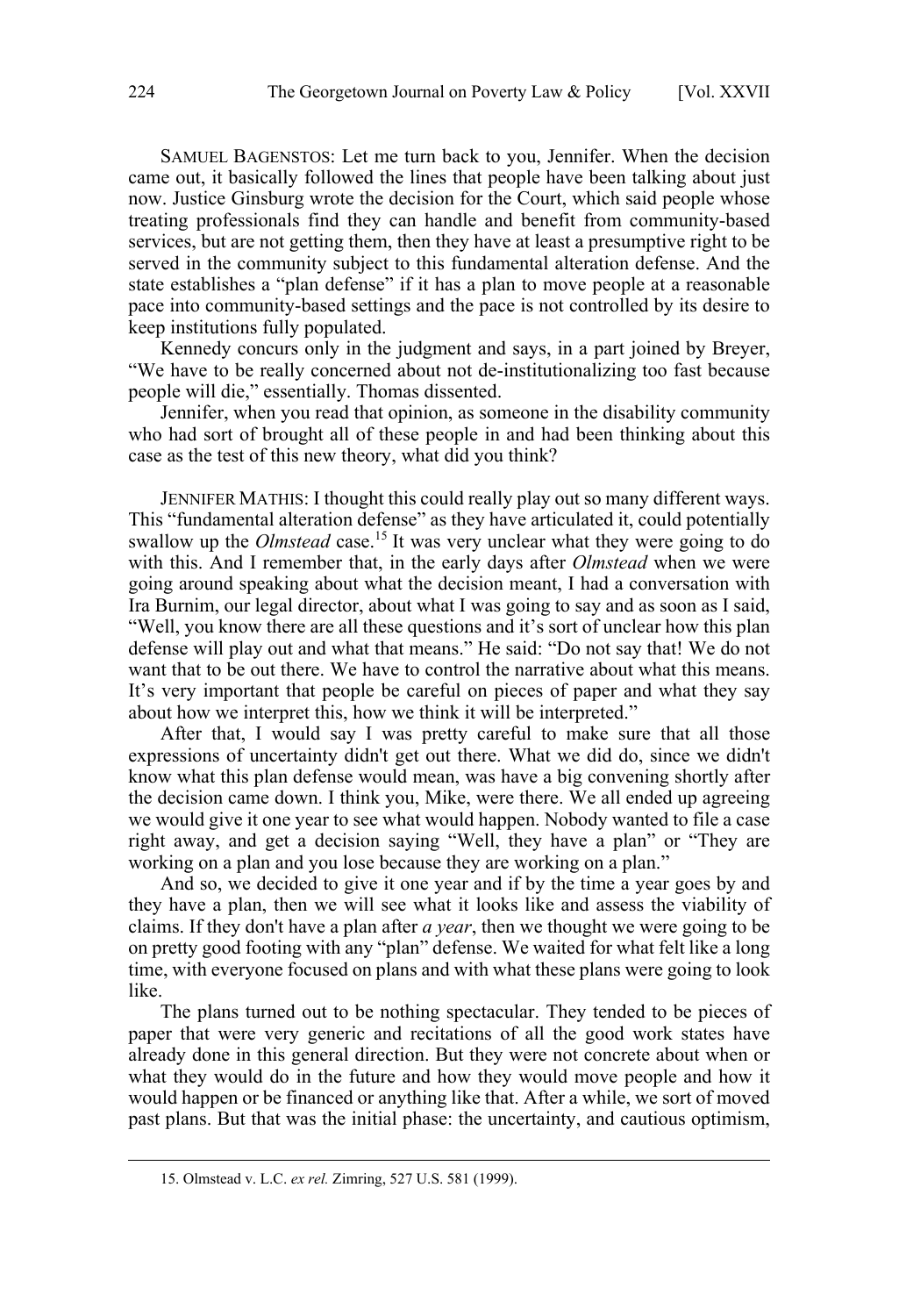but with this whole fixation on plans. I think if you look at how we think about *Olmstead* now, it's far, far less focused on this whole planning process.

SAMUEL BAGENSTOS: So that's the next question. How do you think about *Olmstead* now? *Olmstead* started in your hands and those of people like you shortly after, and then became a much more aggressive tool in expanding communitybased services. Talk about how that happened.

JENNIFER MATHIS: I think we are in a very different place now. The law has developed well. That's not to say that the world has developed as well. But the law has had a very significant impact on how state service systems think about people with disabilities, talk about people with disabilities, and treat people with disabilities. We certainly have had a lot of evolution since the decision came down. You know, a big piece of that frankly was DOJ's decision to get involved. Because of Sam coming in and making it a top priority.

For years we were litigating about preliminary issues and there were a lot of "reverse *Olmstead*" cases as we called them. These cases asked, "does *Olmstead* give you a right to stay in the institution if you want to do that?" This came up when there were plans to close institutions or transition folks. We didn't really get to the meat of what Olmstead meant in most of the cases. It did not happen for another almost ten years.

So then, in 2009 and 2010, the Justice Department started litigating these cases. They started investigations. They started negotiating. They entered settlements. And I think the way that states perceived their obligations changed after that. I remember going to early meetings with state folks where it was very clear that they did not think *Olmstead* necessarily meant a whole lot. They certainly did not think it meant anything like what we thought it meant in the earlier days. And then come 2011 and 2012, it was a very different picture. While I say it hasn't changed the world, as much as it might or should or could, it certainly has changed the goals and expectations of service systems.

The reason *Olmstead* hasn't changed the world as much as it might have is that it turns out to be really, really hard work to transform service systems that have operated a certain way with a certain set of presumptions for decades. We win cases, we enter settlement agreements that have good and strong provisions and strong obligations, and yet it turns out to be really hard to get every level of the system—from reviews and assessments of people in institutions, to service providers, and more—to change. Systems have typically operated for so many years with the premise that if you look like this, you belong in a place like this, or if you look like that, you belong in a place like that. And there is often a belief that systems operate along a linear continuum where you move from one setting to another setting, to another setting, and you have to prove yourself so you can graduate from each setting, and in one hundred years you graduate from being in an institution to being in your own apartment. The work of undoing those attitudes is really a long haul.

But *Olmstead* was hugely significant in giving us the foundation for that, giving us the tools. It is hard work actually implementing those tools and maximizing them. Things have also shifted in terms of how people see *Olmstead*'s application. In the beginning, people thought it was about state hospitals and state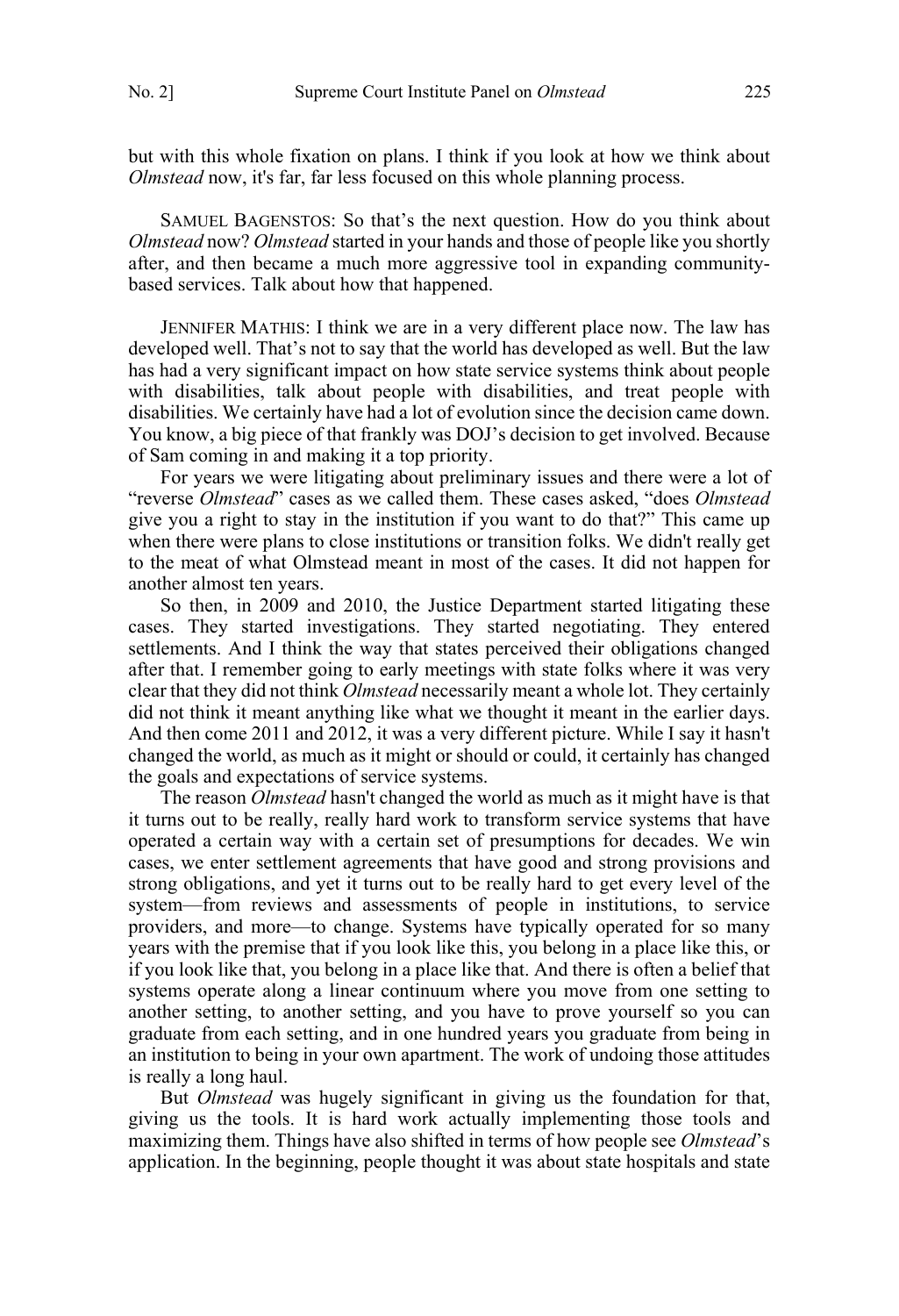institutions, but that was it. Then we brought a case against New York that was an *Olmstead* case challenging the state's reliance on private institutions (which is increasingly the case, as the states' service systems have relied more on private providers rather than running their own facilities). We said the basis for the claim is not the actions of the private institutions—they're not discriminating under the integration mandate. Rather, it's the state that is planning and funding and administering a system that looks like this and that gives people only the "choice" to live in an institution and not the choice to live in their own home. That and other similar cases that followed certainly shifted what *Olmstead* meant to people. When we first brought that case, many people were skeptical and thought *Olmstead* didn't apply in that circumstance. Now, of course, everybody thinks it does.

Now you have evolving understandings of the integration mandate, as other folks have suggested earlier in this conference, and it has been applied to employment and education and criminal justice systems and pretty much everything that Title II applies to, meaning state and local government services. So, the understanding of the law really is, always evolving and always changing and that is sort of the gift of the ADA. In some ways it's such a broad statute and there are so many applications of it that people had not really anticipated or thought deeply about before. You are always discovering. You can go back and develop new law. It really is just a critical foundation and has evolved in ways that really weren't specifically anticipated that are really positive.

SAMUEL BAGENSTOS: I think if the justices, the five justices who voted for Lois Curtis and Elaine Wilson, knew what would happen, they might not have all voted the same way. Certainly Justice O'Connor might have had some questions.

To me, the crucial move was thinking about the administration of the state service system as something that has to be done in the most integrated setting. That came in the New York adult homes case which was the first really big successful systemic *Olmstead* case. There were some others that had some more mixed success before that.

Then also Steve Gold, whom you mentioned before, was going around the country challenging various Medicaid rules that subtly forced people into nursing homes, for instance, a rule that said, "we will cover more prescription drugs for people in nursing homes than we will cover outside of nursing homes under Medicaid." And that would move people into the nursing homes. Those cases started to get some success. And then there was a wave of cases in the Great Recession when states had massive budget problems and were cutting their Medicaid budgets—because Medicaid is a fifth of the average state's budget. The only thing they could cut was community-based services. So, you had a bunch of folks—including both the disability rights groups and the labor unions that were representing workers who were supporting people with disabilities in the community—who went to court.

You started to see all these ways in which *Olmstead* could be used as a general tool to challenge rules adopted by states that led to segregation. And then it sort of exploded from there. That was certainly when the Obama administration took this on as a project. That was the way we thought about it: let's find all the places this works and use the bully pulpit of the United States to get states to change and maybe that will work.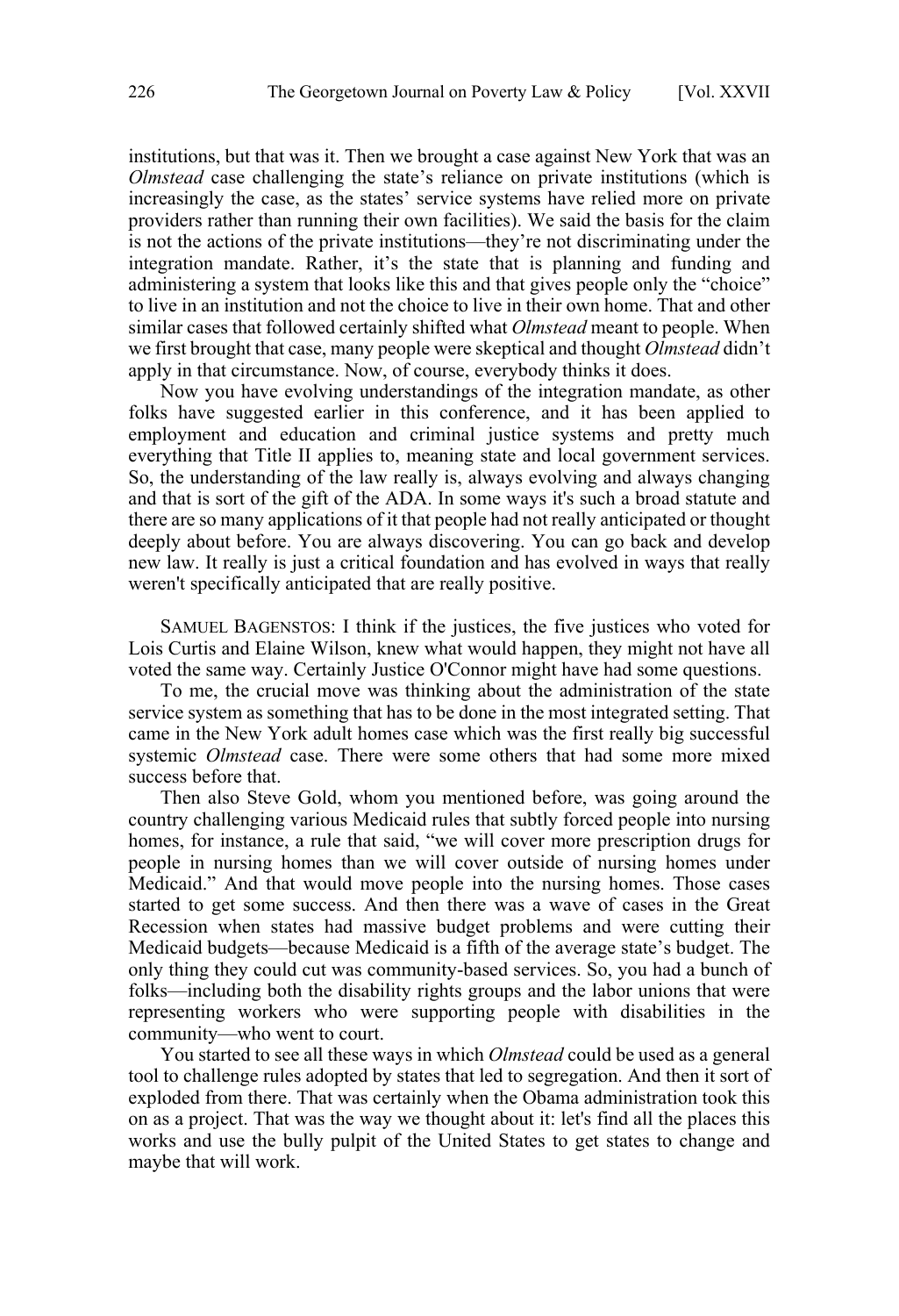All right. Any questions? I know this is a whole lot of ground we covered.

AUDIENCE QUESTION: I was a mother of a man with significant disabilities. I know thousands of people who are family members around the country. I was in the Clinton administration and the Obama administration. The problem is this: When there is a state plan, the family of a person with a disability is trapped forever in the state where they get the support. So, a young family can't move to take a job opportunity. And a retirement age family cannot move to retire to warmer place. And, worst, the family typically thinks, when we die then our son or daughter will move to live with their sister in a different state, and they can't. Is there any way to use *Olmstead* to get at interstate portability?

MICHAEL GOTTESMAN: So, the problem of moving is if they go to the other state, they go back to the waiting list.

JENNIFER MATHIS: And you're not eligible for Medicaid right away.

SAMUEL BAGENSTOS: A lot of this has to do with the ridiculous way we do healthcare in this country. And the way Medicaid was constructed on a state-bystate basis. I know this is a problem. I hear this from a lot of people. I have a number of close friends who are stuck and have all kinds of reasons why they really need to move and cannot move. And I also have had folks who have dealt with the issue of dying parents. The problem is everyone else on the waiting list has a claim to an integrated service too. So, there might be opportunities to use *Olmstead* for this, but I think it is a hard argument under *Olmstead* to do that. It is really a major problem.

JENNIFER MATHIS: I remember there was legislation that was contemplated, but I don't know if it was ever introduced.

SAMUEL BAGENSTOS: Also, community-based services under waivers, not just HCBS waivers. But all kinds of waivers. So, each state has different waivers and has different services, so I think it's really hard.

SAMUEL BAGENSTOS: I know it's a huge problem.

AUDIENCE QUESTION: I don't have a question, but a comment about the argument. I took [a class of students] to the argument. That year I had a deaf student in my class. I wrote the marshal to say, "We would like to come to the argument and will bring a sign language interpreter, just want to let you know." The marshal said, "That's fine, that's terrific, we can accommodate you."

So, I went to the argument and I was sitting in the Supreme Court bar section and my students were in the back. After the argument we reconnected to say, "What did you think?" The interpreter said, "I'm outraged what happened here." I said, "What do you mean?"

The interpreter said, "Well I situated myself with the student to whom I was providing interpretation and immediately the marshals came over and said you cannot sit with your back to the court." Which is how she wanted to sit in order to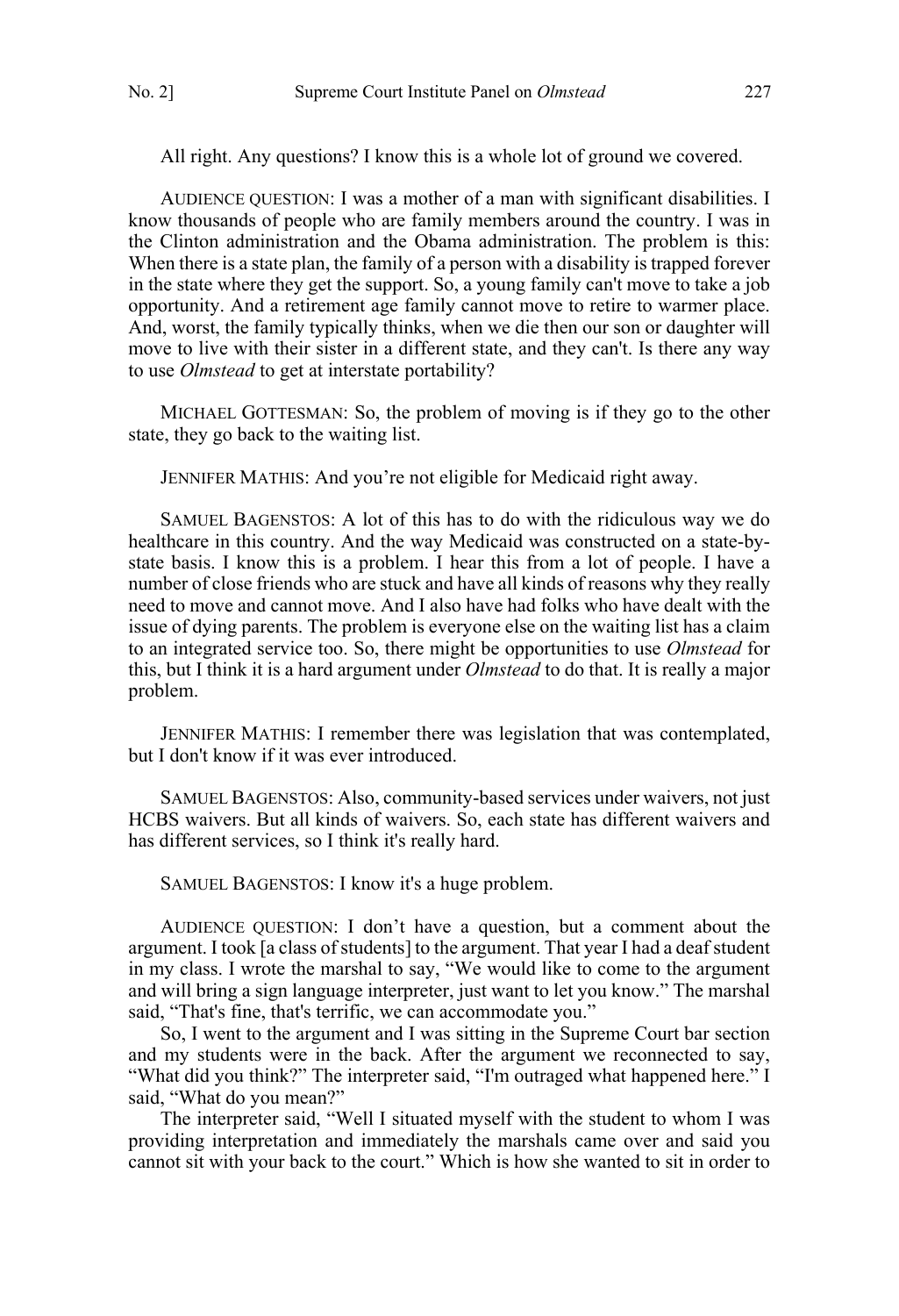sign. The marshal said they were concerned sitting in that way would either distract the Court or it would create a security problem. I think they had some thought that maybe by signing that the interpreter was going to be all over the place. In any event they made her sit to the side which meant the student had to keep looking to her and then also looking at the Court which is very inconvenient.

So she told me about this. The next thing she did she didn't tell me, but I learned about later. She wrote a letter to each justice of the Court to complain about the way her client was treated and the irony of this being in an argument about access of people with disabilities. And I got a call later in the week from the marshal saying, "What went on? I thought we took care of this." And I said, "I thought we did too but apparently this is what happened." But the marshal said that it was coming up at conference on Friday for the justices to talk about this. Also, that day, that Thursday, Justice Breyer called one of my colleagues, who was a friend of his, and said "What happened with your students at this argument?" Anyway, that happened, and as far as I know the justices never responded to the interpreter. I think the marshals thought they were accommodating. But, as we talked about today, perspectives on whether you are being appropriately accommodated depend on your circumstance.

AUDIENCE QUESTION: I am a student here at Georgetown. And my question is more of a basic functional question as to how *Olmstead* works in the courts today. That New York adult homes case almost sounded like a systemic class action case seeking injunctive relief. But, how are *Olmstead* claims being brought in courts today? When *Olmstead* cases are brought in the courts, what are the remedies they are asking for now?

JENNIFER MATHIS: That is a great question, I think in part because of the way the fundamental alteration defense has been articulated and interpreted, you almost have to bring these as systemic cases rather than as individual *Olmstead* cases. We have brought individual *Olmstead* cases in specific circumstances. Typically, it's either a class action case or a case with an associational plaintiff and you're talking about a sizable amount of folks where you can achieve cost savings or be cost neutral if you develop community services for folks and close down institutional beds behind them.

The remedies, typically, involve a multiyear process. It's a plan basically. A plan to transition folks out of institutions; the plan has goals and typically annual goals, benchmarks, that the state is agreeing to meet. There are some parameters. I think one of the things that we always look for more than anything else are some parameters on the assessment process because if you don't dictate something about how the assessments of people are conducted—assessments of where people should live or what the most integrated setting is, where people should be educated, whatever the context is—if you don't define how those assessments have to work, then they will work the way they always worked and nobody will get out, nobody's services will change. There are a lot of different components and I think there are a couple of basic formulas that the settlement agreements tend to fall into. Justice Department has a model. We have a model. There are others in the middle. But, really, it's a multiyear plan with somebody overseeing the process, usually a court